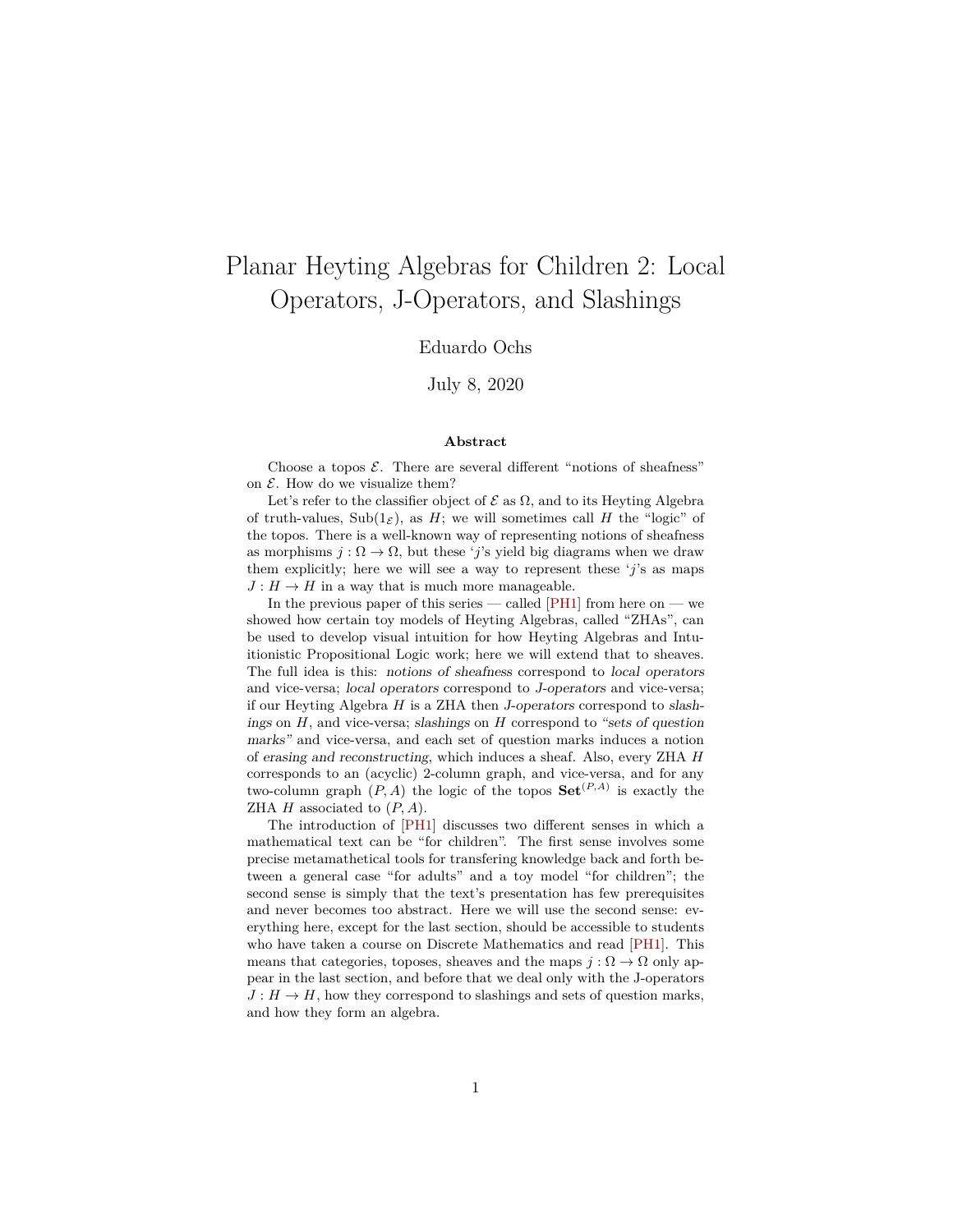#### **Contents**

| 1            | <b>Basic definitions</b>                                                                   | 3  |  |  |  |  |  |  |  |
|--------------|--------------------------------------------------------------------------------------------|----|--|--|--|--|--|--|--|
|              | Question marks and slashings $\ldots \ldots \ldots \ldots \ldots \ldots \ldots$<br>$1.1\,$ |    |  |  |  |  |  |  |  |
|              | 1.2                                                                                        | 4  |  |  |  |  |  |  |  |
|              | 1.3 <sup>°</sup>                                                                           | 5  |  |  |  |  |  |  |  |
|              | From slashings to question marks and vice-versa<br>1.4                                     | 6  |  |  |  |  |  |  |  |
| $\bf{2}$     | 8<br>J-operators                                                                           |    |  |  |  |  |  |  |  |
| 3            | Cuts stopping midway                                                                       | 11 |  |  |  |  |  |  |  |
|              | 3.1 The are no Y-cuts and no $\lambda$ -cuts                                               | 11 |  |  |  |  |  |  |  |
| 4            | How J-operators interact with connectives                                                  | 13 |  |  |  |  |  |  |  |
| 5            | <b>Valuations</b><br>16                                                                    |    |  |  |  |  |  |  |  |
| 6            | <b>Polynomial J-operators</b>                                                              |    |  |  |  |  |  |  |  |
|              | 6.1                                                                                        | 21 |  |  |  |  |  |  |  |
|              | 6.2                                                                                        | 22 |  |  |  |  |  |  |  |
|              | All slash-operators are polynomial<br>6.3                                                  | 24 |  |  |  |  |  |  |  |
| $\mathbf{7}$ | Categories, toposes, sheaves                                                               | 26 |  |  |  |  |  |  |  |
|              | 7.1                                                                                        | 28 |  |  |  |  |  |  |  |
|              | 7.2                                                                                        | 29 |  |  |  |  |  |  |  |
|              | 7.3<br>Morphisms as natural transformations                                                | 30 |  |  |  |  |  |  |  |
|              | 7.4                                                                                        | 31 |  |  |  |  |  |  |  |
|              | The classifier and the local operator $\dots \dots \dots \dots \dots$<br>7.5               | 31 |  |  |  |  |  |  |  |
|              | 7.6<br>Understanding the pullbacks formally                                                | 33 |  |  |  |  |  |  |  |
|              | Understanding the pullbacks visually<br>7.7                                                | 35 |  |  |  |  |  |  |  |
|              | 7.8                                                                                        | 36 |  |  |  |  |  |  |  |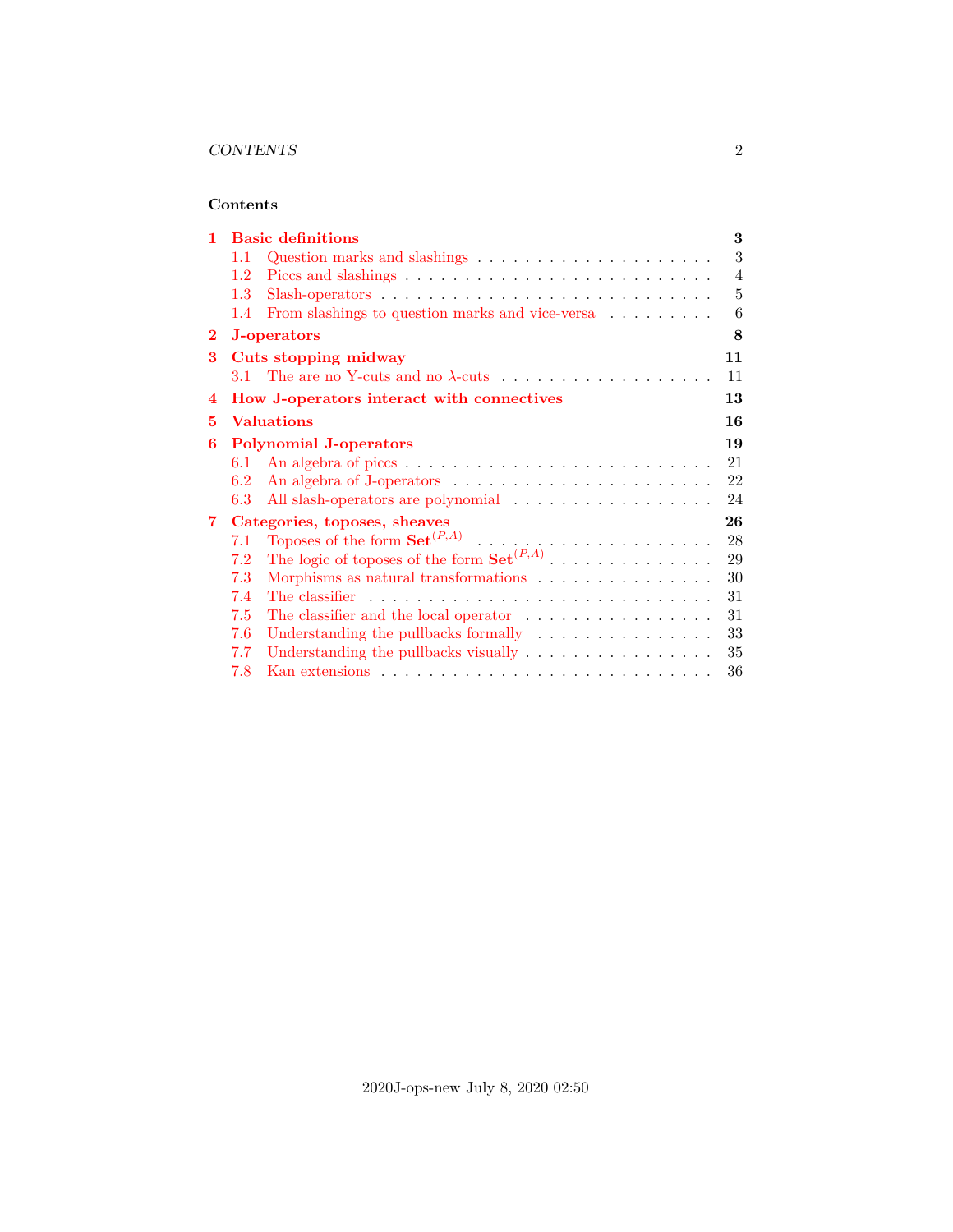# <span id="page-2-0"></span>**1 Basic definitions**

One of the main constructions of [\[PH1\]](#page-37-0) is a correspondence between 2-column graphs ("2CGs") and Planar Heyting Algebras ("ZHAs"), as in this example:



The arrows in the 2CG  $(P, A)$  (mnemonic: "points" and "arrows") are interpreted as conditions that subsets of  $P$  must obey to the open: for example, the arrow  $(4_-, 5) \in A$  means that if an open set  $U \subseteq A$  contains the point  $4_$ then it also has to contains  $\_\,$ 5. This generates an order topology on  $P$ , that we denote by  $\mathcal{O}_A(P)$ , and the ZHA H at the right of the squiggly arrow in the figure is this  $\mathcal{O}_A(P)$  drawn in a very compacty way — by using the operation "pile", and abbreviating it.

We write  $\mathsf{pile}(ab)$  for the subset of P formed by pile of a elements at the left and a pile of b elements at the right, as in:

$$
25 \equiv \text{pile}(25) = \{2\_, 1\_, \_1, \_2, \_3, \_4, \_5\},
$$

The ' $\equiv$ ' in "25  $\equiv$  pile(2,5)" means a change of notation — it means that sometimes 'ab' will be an abbreviation for "pile(ab)". With this abreviation it is easy to check that the H above is exactly the topology  $\mathcal{O}_A(P)$ . Note that, for example,  $21 \notin H$ ; this is because  $\text{pile}(21) = \{2, 1, 1, 1\}$ , and this set does not obey all the conditions associated to the arrows in A: we have  $(2, 2) \in A$ but  $2 \text{ } \in \text{ pile}(21) \text{ and } 2 \notin \text{ pile}(21).$ 

Let's now introduce some new ideas.

#### <span id="page-2-1"></span>**1.1 Question marks and slashings**

A set of question marks on a 2CG  $(P, A)$  is a subset  $Q \subseteq P$ . We write a 2CG with question marks as  $((P, A), Q)$ , and we represent this Q graphically by writing a '?' close to each element of  $P$  that belongs to  $Q$ , as in the figure below. The intended meaning of these question marks is that we want to forget the information on them and then see which elements of  $\mathcal{O}_A(P)$  become indistinguishable after this forgetting: two elements  $ab, cd \in H$  are  $Q$ -equivalent, written as  $ab \sim_Q cd$ , iff pile $(ab)\backslash Q$  = pile $(cd)\backslash Q$ . In the  $((P, A), Q)$  of the figure below we have  $23 \sim_Q 13 \not\sim_Q 14$ .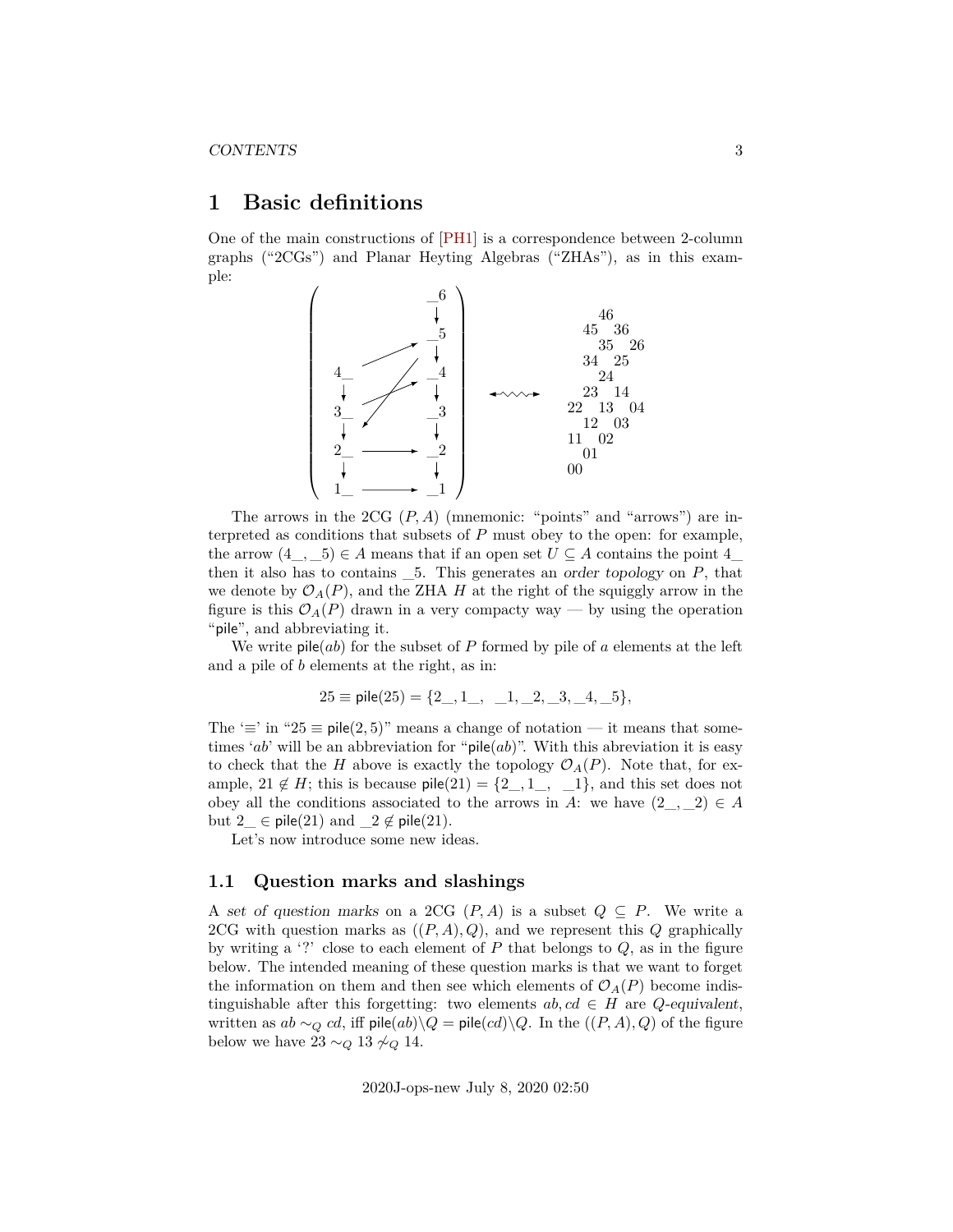#### CONTENTS 4

A slashing  $S$  on a ZHA  $H$  is a set of diagonal cuts on  $H$  "that do not stop midway". These cuts are interpreted as fences that divide  $H$  in separate regions, and two elements  $ab, cd \in H$  are S-equivalent, written as  $ab \sim_S cd$ , if they belong to the same region. In the slashing at the right in the figure below we have  $11 \sim_S 23 \not\sim_S 14$ .



In [\[PH1\]](#page-37-0) we used the notation  $(P, A) \longrightarrow A \longrightarrow H$  to say that H is the ZHA associated to the 2CG  $(P, A)$ ; this "is associated to" was interpreted formally as  $\mathcal{O}_A(P) = H$ . We are now extending this to  $((P, A), Q) \longrightarrow \longrightarrow (H, S)$ a 2CG with question marks  $((P, A), Q)$  is associated to the ZHA with slashing  $(H, S)$  when we have  $\mathcal{O}_A(P) = H$  and the equivalence relations  $\sim_Q, \sim_S \subseteq H \times H$ coincide. Note that the two ' $\leftrightarrow\rightarrow\rightarrow$ 's are both pronounced as "is associated to", but they have different formal meanings.

#### <span id="page-3-0"></span>**1.2 Piccs and slashings**

A picc ("partition into contiguous classes") of a "discrete interval"  $I = \{0, \ldots, n\}$ is a partition  $P$  of  $I$  that obeys this condition ("picc-ness"):

$$
\forall a, b, c \in \{0, \dots, n\}. (a < b < c \land a \sim_P c) \rightarrow (a \sim_P b \land b \sim_P c).
$$

So  $P = \{\{0\}, \{1, 2, 3\}, \{4, 5\}\}\$ is a picc of  $\{0, \ldots, 5\}$ , and  $P' = \{\{0\}, \{1, 2, 4, 5\}, \{3\}\}\$ is a partition of  $\{0, \ldots, 5\}$  that is not a picc.

A short notation for piccs is this:

$$
0|123|45 \equiv \{\{0\}, \{1, 2, 3\}, \{4, 5\}\}\
$$

we list all digits in the (discrete) interval in order, and we put bars to indicate where we change from one equivalence class to another.

We will represent a slashing  $S$  formally as pairs of piccs, one for the left digit and one for the right digit. Our notation for slashings as pairs will be based on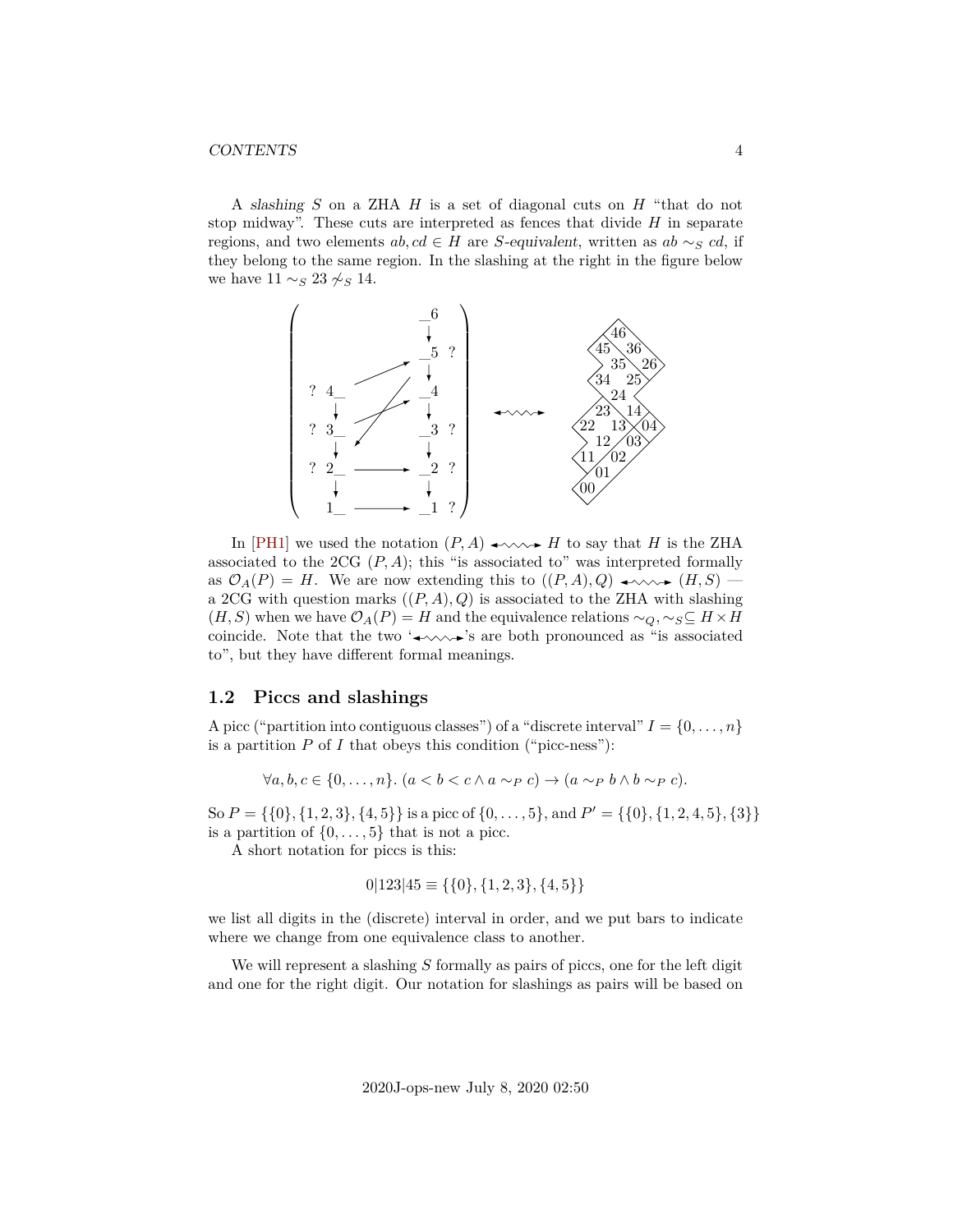this figure:



The slashing  $S$  that we are using in our examples will be represented as:

 $S = (L, R)$  $=$   $({\{0\}, \{1, 2, 3, 4\}\}, {\{0, 1, 2, 3\}, \{4, 5\}, \{6\}\})$  $=$  (0|1234, 0123|45|6)  $=$   $(4321/0, 0123\backslash45\backslash6)$ 

We use '/'s and '\'s instead of '|'s to remind us of the direction of the cuts: the '/'s correspond to cuts that go northeast and the '\'s to cuts that go northwest.

We can now define the equivalence relation  $\sim_S$  formally: if  $S = (L, R)$  then  $ab \sim_S cd$  iff  $a \sim_L c$  and  $c \sim_R d$ .

The expression " $S = (L, R)$  is a slashing on H" will mean: H is a ZHA, L is a picc on  $\{0,\ldots,l\}$ , and R a picc on  $\{0,\ldots,r\}$ , where lr is the top element of H. The domain of the equivalence relation  $\sim_S$  will be considered to be H, not  $\{0, \ldots, l\} \times \{0, \ldots, r\}.$ 

#### <span id="page-4-0"></span>**1.3 Slash-operators**

When  $S = (L, R)$  is a slashing on H we will use the notations  $[\cdot]^L$ ,  $[\cdot]^R$ ,  $[\cdot]^S$  for the equivalence classes of L, R, S and the notations  $\cdot^L$ ,  $\cdot^R$ ,  $\cdot^S$  for the highest element in those equivalence class. In our example we have  $[2]^L = \{1, 2, 3, 4\},\$  $[2]^{R} = \{0, 1, 2, 3\}, [22]^{S} = \{11, 12, 13, 22, 23\}, 2^{L} = 4, 2^{R} = 4, 2^{S} = 23.$  Note that  $[\cdot]^{S}$  and  $\cdot^{S}$  depend on the ZHA.

A slash-operator on a ZHA H is a function  $f : H \to H$  that is equal to some  $\cdot$ <sup>S</sup>.

Take any function  $f : H \to H$  on a ZHA. Let:

$$
S_0 = \{ (ab, f(ab)) \mid ab \in H \}
$$
  
\n
$$
L_0 = \{ (a, c) \mid (ab, cd) \in S_0 \}
$$
  
\n
$$
R_0 = \{ (b, d) \mid (ab, cd) \in S_0 \}
$$
  
\n
$$
L = L_0^*
$$
  
\n
$$
R = R_0^*
$$
  
\n
$$
S = (L, R)
$$

The function f is a slash-operator if and only if these  $L$  and  $R$  are piccs and  $f = \cdot^S$ .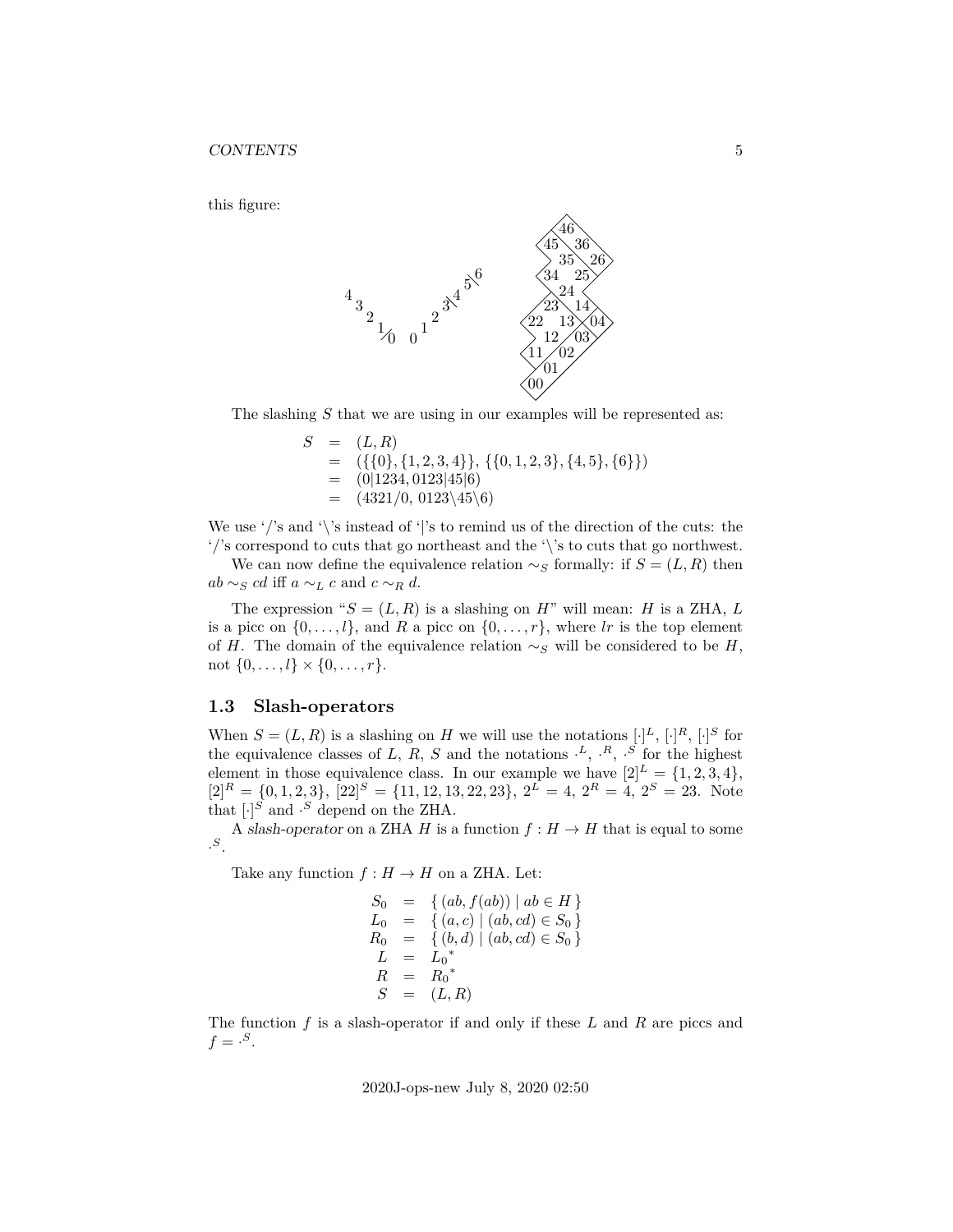#### CONTENTS 6

#### <span id="page-5-0"></span>**1.4 From slashings to question marks and vice-versa**

Choose any path from the bottom element of the ZHA to its top element that is made of one unit steps northwest or northeast — for example, this one:

$$
(a_0b_0, a_1b_1, \ldots a_{10}b_{10}) = (00, 01, 02, 03, 04, 14, 24, 34, 35, 36, 46)
$$

If we apply 'pile' to each element of that path we get a sequence of sets,

$$
(\mathsf{pile}(a_0b_0), \mathsf{pile}(a_1b_1), \ldots, \mathsf{pile}(a_{10}b_{10}))
$$

that is actually a sequence of open sets in  $\mathcal{O}_A(P)$  in which the first set is  $\text{pile}(a_0b_0) = \text{pile}(00) = \emptyset$ , the last set is P, and the difference between each set and the next one is exactly one element — for example:

$$
pile(34) \phi(24) = {3_}
$$
  

$$
pile(35) \phi(34) = {3_5}
$$

Note that we have two different cases: 1) the step from  $a_i b_i$  to  $a_{i+1} b_{i+1}$  is a movement northwest in the ZHA, as in from 24 to 34; in this case  $a_{i+1}b_{i+1} =$  $(a_i+1)b_i$ , and the difference  $\mathsf{pile}(a_{i+1}b_{i+1})\$ is  $\{a_{i+1}$ , an element of the left column of P; 2) the step from  $a_i b_i$  to  $a_{i+1}b_{i+1}$  is a movement northeast in the ZHA, as in from 34 to 35; here  $a_{i+1}b_{i+1} = a_i(b_i + 1)$ , and the difference pile $(a_{i+1}b_{i+1})$  pile $(a_ib_i)$  is  $\{\_b_{i+1}\}$ , an element of the right column of P.

The easiest way to see how to convert from a set of question marks to its associated slashing and vice-versa is by looking at an example. Let's take the structure  $((P, A), Q) \longrightarrow (H, S)$  on which we've been working and build a table that shows how each step of the path  $(a_0b_0, a_1b_1, \ldots a_{10}b_{10})$  is "seen" by the set Q, by the equivalence relations  $\sim_Q$ ,  $\sim_S$ ,  $\sim_L$ ,  $\sim_R$ , and by the slashing S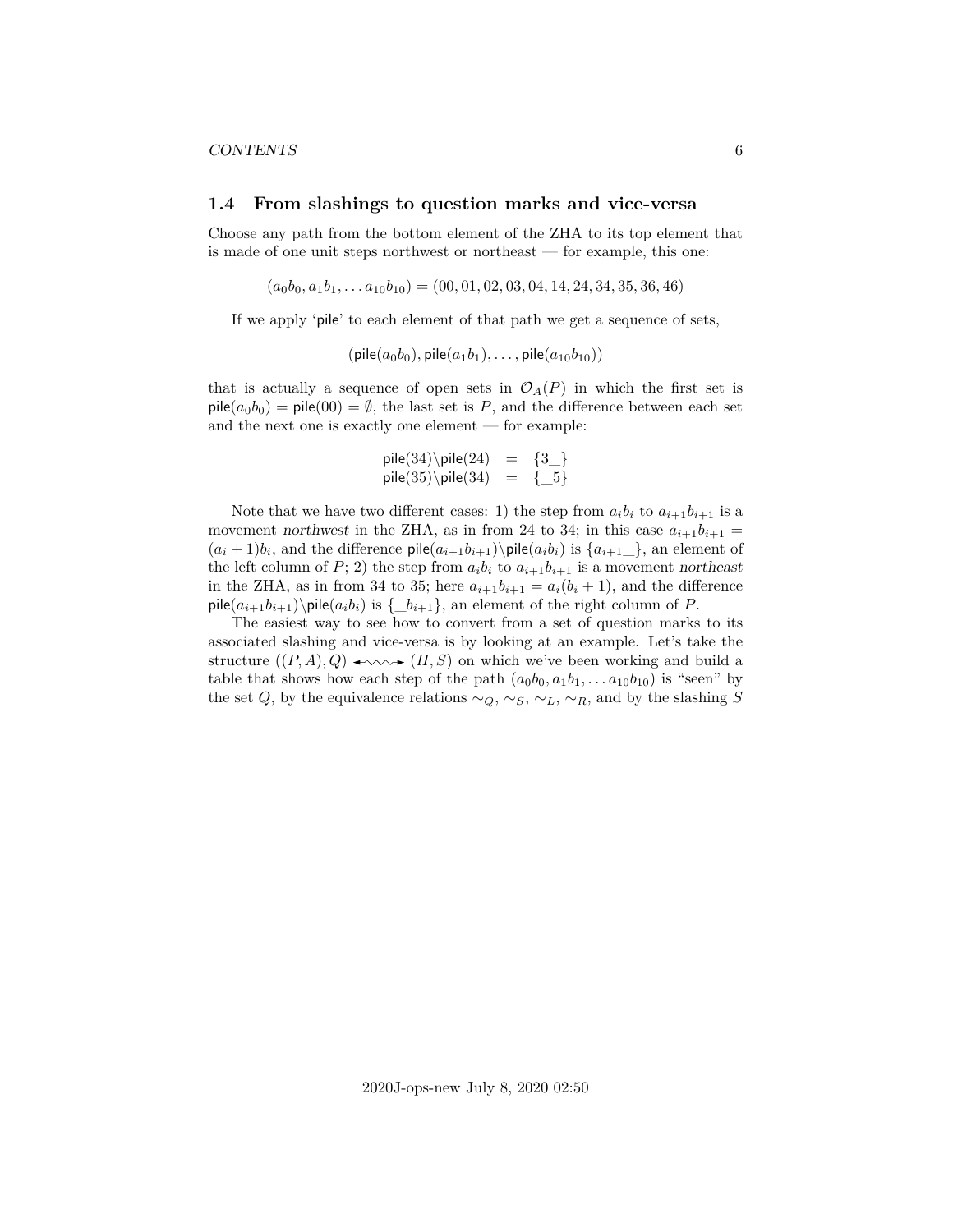written in short form. We get:



 $(a_0b_0, \ldots a_{10}b_{10}) = (00, 01, 02, 03, 04, 14, 24, 34, 35, 36, 46)$ 

| pile(46)\pile(36) = {4_} $4 \le Q$ 36 ~ $Q$ 46 3 ~ $L$ 4                     |                                       |                  | 43  |                 |
|------------------------------------------------------------------------------|---------------------------------------|------------------|-----|-----------------|
| pile(36)\pile(35) = $\{-6\}$ $\_\6 \notin Q$ 35 $\nsim_Q$ 36                 |                                       | $5 \not\sim_R 6$ |     | $5\backslash 6$ |
| $\text{pile}(35)\ \text{pile}(34) = \{-5\}$ $\_5 \in Q$ 34 $\sim_Q 35$       |                                       | $4 \sim_R 5$     |     | 45              |
| pile(34)\pile(24) = {3_} 3_ $\in Q$ 24 $\sim_Q$ 34 2 $\sim_L$ 3              |                                       |                  | 32  |                 |
| $\mathsf{pile}(24)\$ $\mathsf{pile}(14) = \{2 \}$                            | $2 \in Q$ 14 $\sim_Q 24$ 1 $\sim_L 2$ |                  | 21  |                 |
| pile(14)\pile(04) = {1_} 1_ $\notin Q$ 04 $\not\sim_Q$ 14 0 $\not\sim_L$ 1   |                                       |                  | 1/0 |                 |
| pile(04)\pile(03) = {_4} _4 $\notin Q$ 03 $\not\sim_Q$ 04                    |                                       | $3 \not\sim_R 4$ |     | $3\backslash 4$ |
| pile(03)\pile(02) = {_3} _3 $\in Q$ 02 $\sim_Q$ 03                           |                                       | $2 \sim_R 3$     |     | 23              |
| $\text{pile}(02)\ \text{pile}(01) = \{-2\} \quad 2 \in Q \quad 01 \sim_Q 02$ |                                       | $1 \sim_R 2$     |     | 12              |
| $\text{pile}(01)\ \text{pile}(00) = \{-1\} \quad 1 \in Q \quad 00 \sim_Q 01$ |                                       | $0 \sim_R 1$     |     | 01              |

There is an obvious correspondence between the elements of P that are not in Q and the '/'s and '\' in S that indicate changes of equivalence class:  $P \backslash Q = \{1, 4, 5\}$  corresponds to  $1/0, 3\backslash 4, 5\backslash 6$ .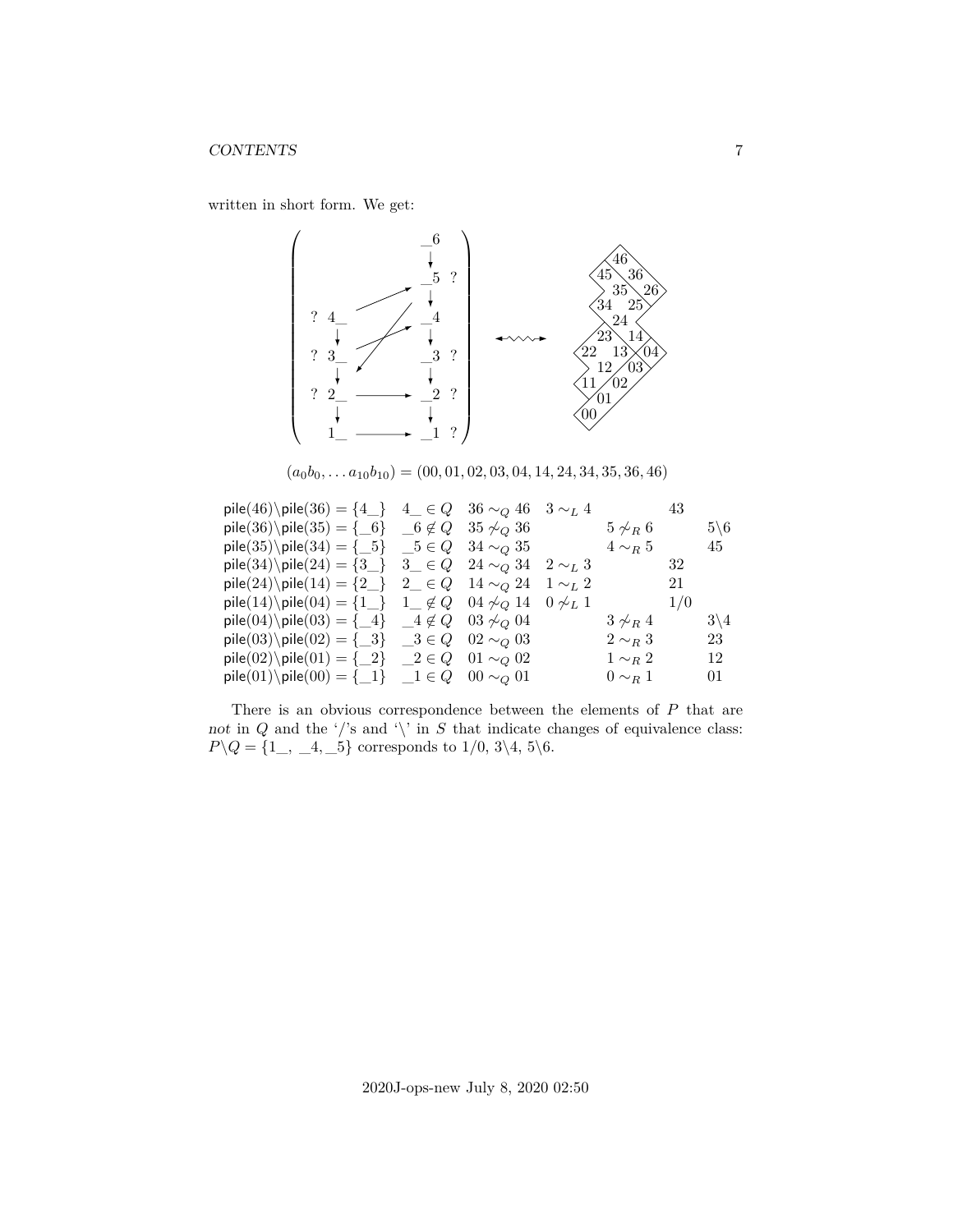# <span id="page-7-0"></span>**2 J-operators**

A J-operator on a Heyting Algebra  $H \equiv (H, \leq, \top, \bot, \wedge, \vee, \rightarrow, \leftrightarrow, \neg)$  is a function  $J: H \to H$  that obeys the axioms J1, J2, J3 below; we usually write J as  $·$  :  $H$  →  $H$ , and write the axioms as rules.

$$
\overline{P \le P^*} \ \, \text{J1} \qquad \overline{P^* = P^{**}} \ \, \text{J2} \qquad \overline{(P \wedge Q)^* = P^* \wedge Q^*} \ \, \text{J3}
$$

J1 says that the operation  $\cdot^*$  is non-decreasing.

J2 says that the operation · ∗ is idempotent.

J3 is a bit mysterious but will have interesting consequences.

A J-operator induces an equivalence relation and equivalence classes on H, like slashings do:

$$
P \sim_J Q \quad \text{iff} \quad P^* = Q^* [P]^J \quad := \quad \{Q \in H \mid P^* = Q^*\}
$$

The equivalence classes of a J-operator J are called J-regions.

The axioms J1, J2, J3 have many consequences. The first ones are listed in Figure [1](#page-8-0) as derived rules, whose names mean:

Mop (monotonicity for products): a lemma used to prove Mo,

Mo (monotonicity):  $P \leq Q$  implies  $P^* \leq Q^*$ ,

Sand (sandwiching): all truth values between  $P$  and  $P^*$  are equivalent,

EC∧: equivalence classes are closed by  $\&$ ,

EC∨: equivalence classes are closed by '∨',

ECS: equivalence classes are closed by sandwiching,

Take a J-equivalence class,  $[P]^J$ , and list its elements:  $[P]^J = \{P_1, \ldots, P_n\}.$ Let  $P_{\wedge} := ((P_1 \wedge P_2) \wedge ...) \wedge P_n$  and  $P_{\vee} := ((P_1 \vee P_2) \vee ...) \vee P_n$ . Clearly  $P_{\wedge} \leq P_i \leq P_{\vee}$  for each i, so  $[P]^J \subseteq [P_{\wedge}, P_{\vee}]$ . We will use the interval notation [P, R] to mean the set of all elements of H obeying  $P \le Q \le R$ :

$$
[P, R] = \{ Q \in H \mid P \le Q \le R \}.
$$

Using EC∧ and EC∨ several times we see that:

$$
(P_1 \wedge P_2 \wedge J \cap P) \qquad P_1 \vee P_2 \wedge J \cap P
$$
  
\n
$$
\vdots \qquad \qquad (P_1 \vee P_2) \vee P_3 \wedge J \cap P
$$
  
\n
$$
\vdots \qquad \qquad \vdots
$$
  
\n
$$
((P_1 \wedge P_2) \wedge \dots) \wedge P_n \sim J \cap P \qquad ((P_1 \vee P_2) \vee \dots) \vee P_n \sim J \cap P
$$
  
\n
$$
\vdots \qquad \qquad \vdots
$$
  
\n
$$
P_{\wedge} \sim J \cap P \qquad \qquad P_{\vee} \sim J \cap P
$$
  
\n
$$
P_{\wedge} \in [P]^J \qquad \qquad P_{\vee} \in [P]^J
$$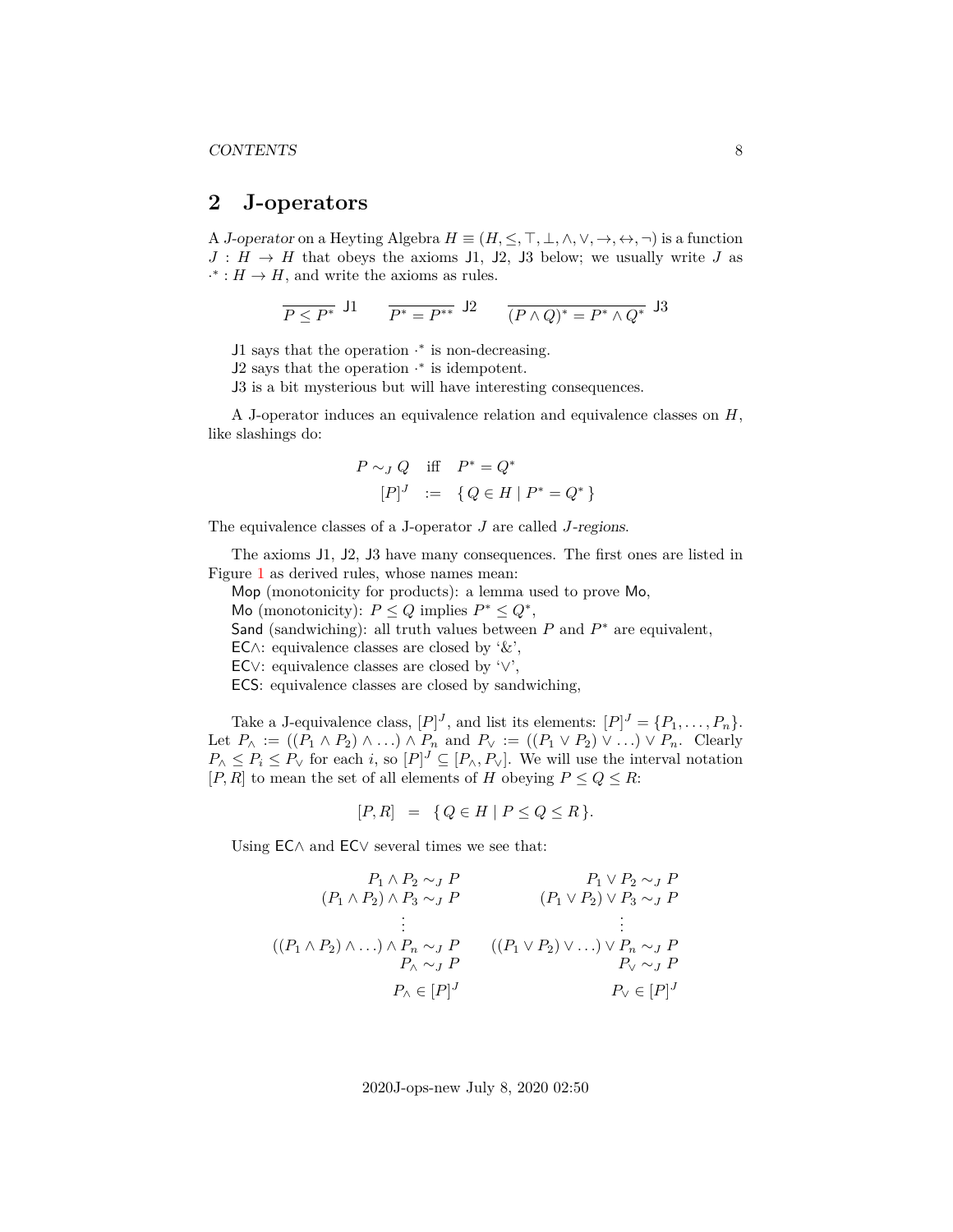$$
\frac{(P \wedge Q)^* \leq Q^*}{(P \wedge Q)^* \leq Q^*} \text{ Mop} := \frac{\frac{(P \wedge Q)^* = P^* \wedge Q^*}{(P \wedge Q)^* \leq Q^*} \frac{P^* \wedge Q^* \leq Q^*}{(P \wedge Q)^* \leq Q^*} \frac{P^* \leq Q}{P^* \leq P^*} \frac{P^* \leq Q}{P^* \leq P^*} \frac{P^* \leq Q^*}{P^* \leq Q^*} \text{ Mop}
$$
\n
$$
\frac{P \leq Q}{P^* \leq Q^*} \text{ Mop} := \frac{\frac{P \leq Q}{P^* \leq P^*} \frac{Q \leq P^*}{(P \wedge Q)^* \leq Q^*} \frac{P^* \leq Q^*}{Q^* \leq P^*} \frac{P^* \leq Q^*}{Q^* \leq P^*} \frac{P^* \leq Q^*}{P^* \leq Q^*} \frac{P^* \leq Q^*}{P^* \leq Q^*} \frac{P^* \leq Q^*}{P^* \leq Q^*} \frac{P^* \leq Q^*}{P^* \leq Q^*} \frac{P^* \leq Q^*}{P^* \leq Q^*} \frac{P^* \leq Q^*}{P^* \leq Q^*} \frac{P^* \leq Q^*}{P^* \leq Q^*} \frac{P^* \leq Q^*}{P^* \leq Q^*} \frac{P^* \leq Q^*}{Q^* \leq P^*} \frac{P^* \leq Q^*}{Q^* \leq P^*} \frac{P^* \leq P^* \leq P^*}{P^* \leq Q^* \leq P^*} \frac{P^* \leq P^* \leq P^*}{P^* \leq Q^* \leq P^*} \frac{P^* \leq P^* \leq P^*}{P^* \leq Q^* \leq P^*} \frac{P^* \leq P^* \leq P^*}{P^* \leq Q^* \leq P^*} \frac{P^* \leq Q \leq R \cdot P^* = R^*}{P^* \leq Q^* \leq R \cdot P^* = R^*} \frac{P^* \leq Q \leq R \cdot P^* = R^*}{P^* \leq Q^* \
$$

<span id="page-8-0"></span>Figure 1: J-operators: basic derived rules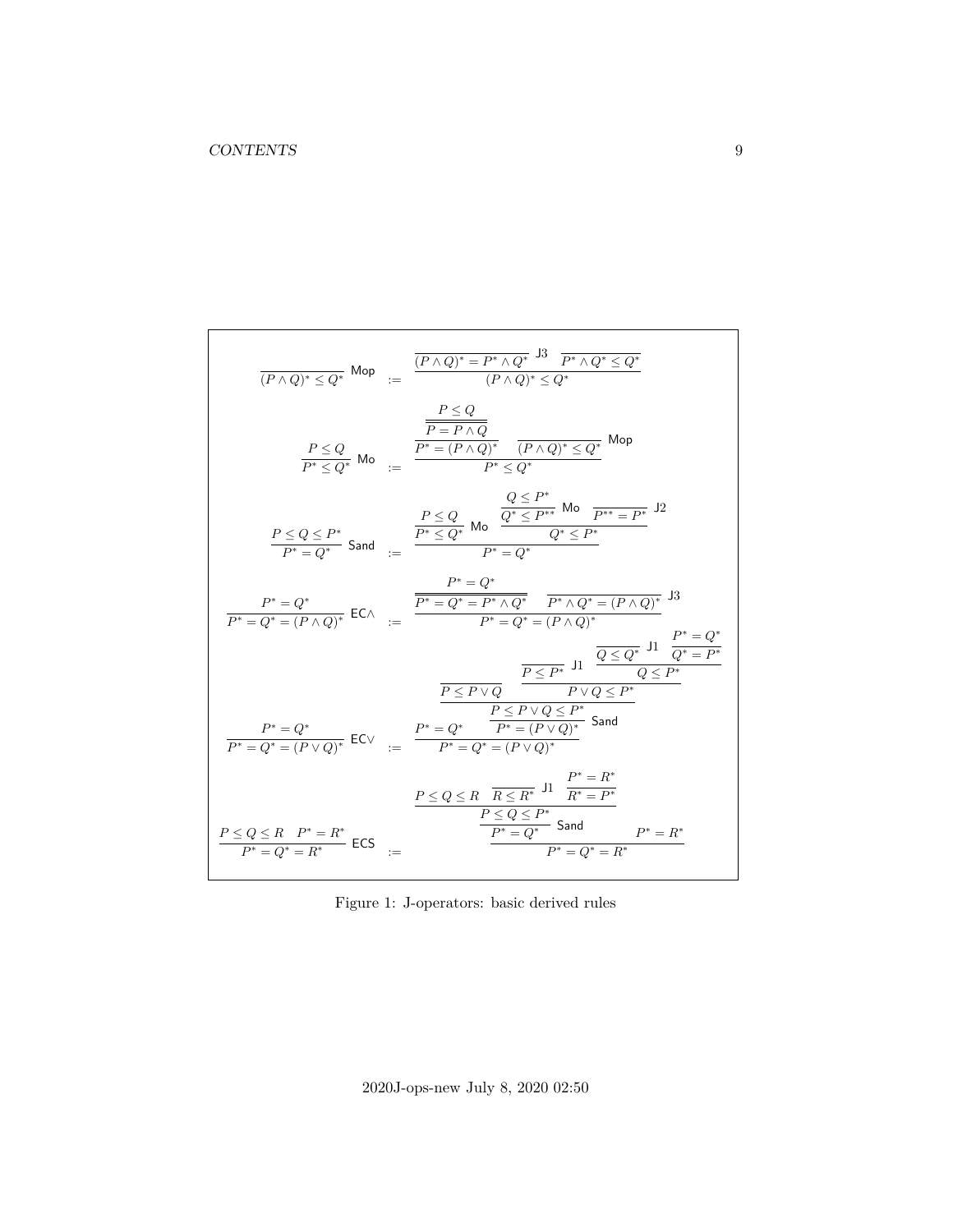and using  $\mathsf{ECS}$  we can see that all elements between  $P_\wedge$  and  $P_\vee$  are  $J\text{-}\mathrm{equivalent}$ to  $P$ :

$$
\frac{P_{\land} \sim_{J} P}{P_{\land}^* = P^*} \frac{P_{\lor} \sim_{J} P}{P_{\lor}^* = P^*}
$$
\n
$$
\frac{P_{\land} \le Q \le P_{\lor}}{P_{\land}^* = P_{\lor}^*} \text{ ECS}
$$
\n
$$
\frac{P_{\land}^* = Q^* = P_{\lor}^*}{Q^* = P^*}
$$
\n
$$
\frac{Q^* = P^*}{Q \sim_{J} P}
$$

so  $[P_{\wedge}, P_{\vee}] \subseteq [P]^J$ . This means that *J*-regions are intervals.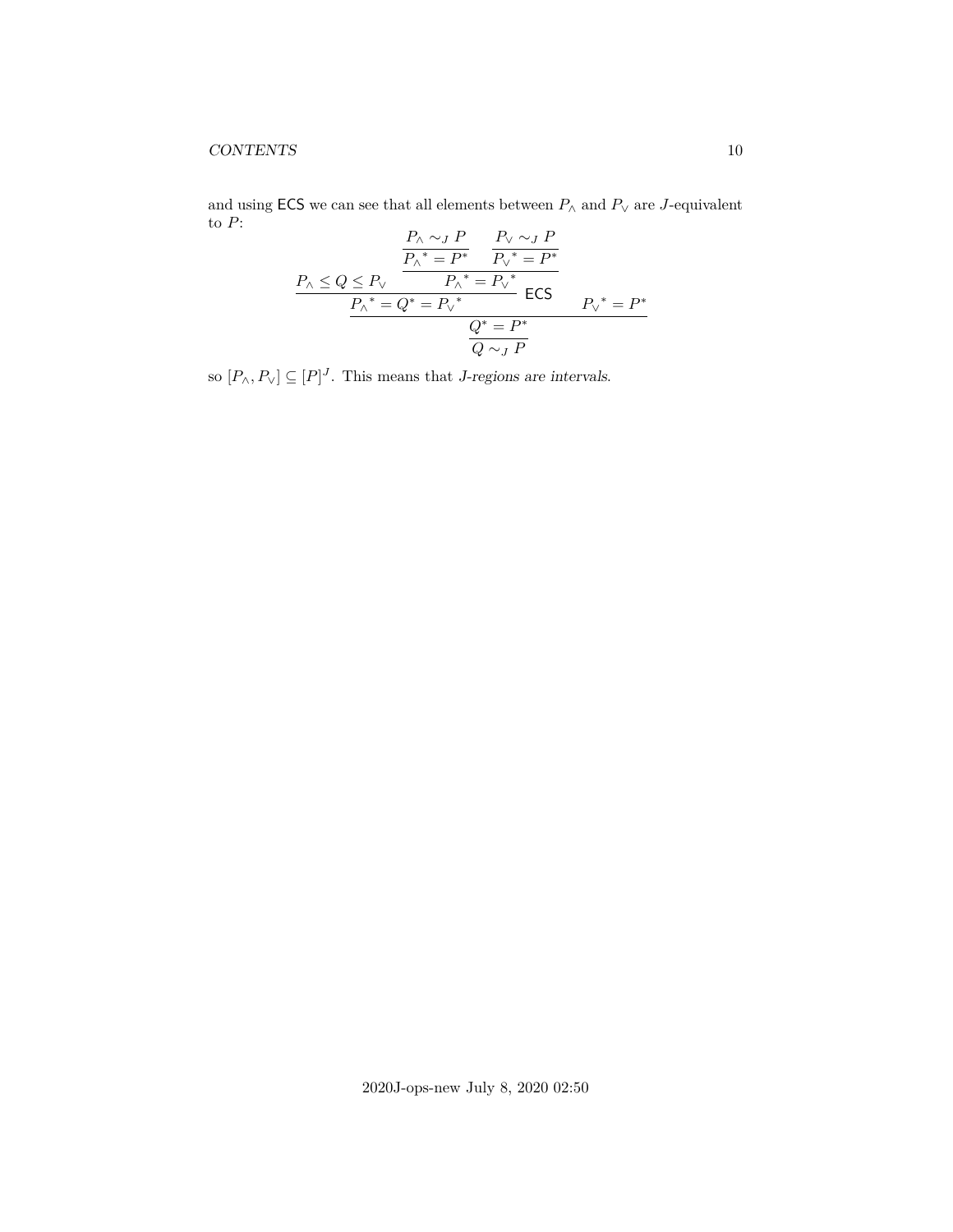# <span id="page-10-0"></span>**3 Cuts stopping midway**

Look at the figure below, that shows a partition of a ZHA  $A = [00, 66]$  into five regions, each region being an interval; this partition does not come from a slashing, as it has cuts that stop midway. Define an operation  $\cdot^*$  on A, that works by taking each truth-value  $P$  in it to the top element of its region; for example,  $30^* = 61$ .



It is easy to see that '.\*' obeys J1 and J2; however, it does not obey  $J3$  — we will prove that in sec[.3.1.](#page-10-1) As we will see, the partitions of a ZHA into intervals that obey J1, J2, J3 ae exactly the slashings; or, in other words, every J-operator comes from a slashing.

#### <span id="page-10-1"></span>**3.1 The are no Y-cuts and no** λ**-cuts**

We want to see that if a partition of a ZHA H into intervals has "Y-cuts" or " $\lambda$ -cuts", like these parts of the last diagram in sec[.3,](#page-10-0)

$$
21 \overline{\smash{\big)}\ 12} \begin{array}{l} 22 \\ \leftarrow \end{array}
$$
 this is a Y-cut  
 
$$
24 \overline{\smash{\big)}\ 15} \begin{array}{l} 25 \\ \leftarrow \end{array}
$$
 this is a \$\lambda\$-cut  
 
$$
14 \overline{\smash{\big)}\ 14}
$$

then the operation  $J$  that takes each element to the top of its equivalence class cannot obey J1, J2 and J3 at the same time. We will prove that by deriving rules that say that if  $11 \sim J$  12 then  $21 \sim J$  22, and that if  $15 \sim J$  25 then  $14 \sim J$  24; actually, our rules will say that if  $11^* = 12^*$  then  $(11 \vee 21)^* = (12 \vee 21)^*$ , and that if  $15^* = 25^*$  then  $(15 \wedge 24)^* = (25 \wedge 24)^*$ . The rules are: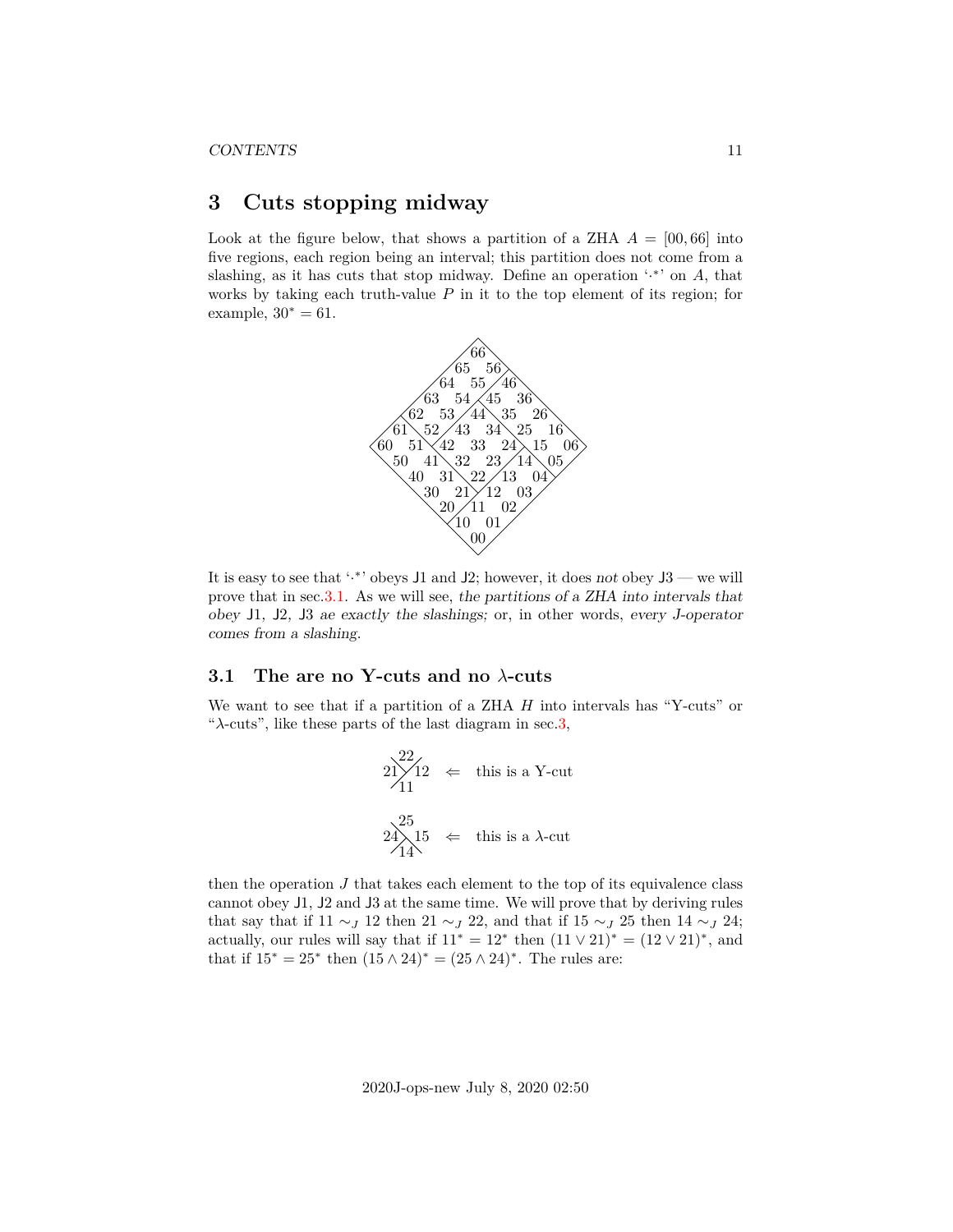$$
\frac{P^* = Q^*}{P \vee R^* = Q \vee R^*}
$$
\n
$$
\frac{P^* = Q^*}{(P \vee R)^* = (Q \vee R)^*}
$$
\nNoYcuts

\n
$$
:= \frac{\frac{(P \vee R^*)^*}{(P \vee R)^* = (Q \vee R^*)^*}}{(P \vee R)^* = (Q \vee R)^*}
$$
\n
$$
\frac{P^* = Q^*}{(P \wedge R)^* = (Q \wedge R)^*}
$$
\n
$$
:= \frac{P^* = Q^*}{(P \wedge R)^* = (Q \wedge R)^*}
$$
\nNoXcuts

\n
$$
:= \frac{P^* \wedge R^* = Q^* \wedge R^*}{(P \wedge R)^* = (Q \wedge R)^*}
$$
\nJoXcuts

The expansion of double bar labeled  $\lq \mathbb{O}_6$  =  $\mathbb{Q}_4$  ' in the top derivation uses twice the derived rule  $\mathbb{Q}_6 = \mathbb{Q}_4,$  that is easy to prove using the cubes of sec[.4.](#page-12-0)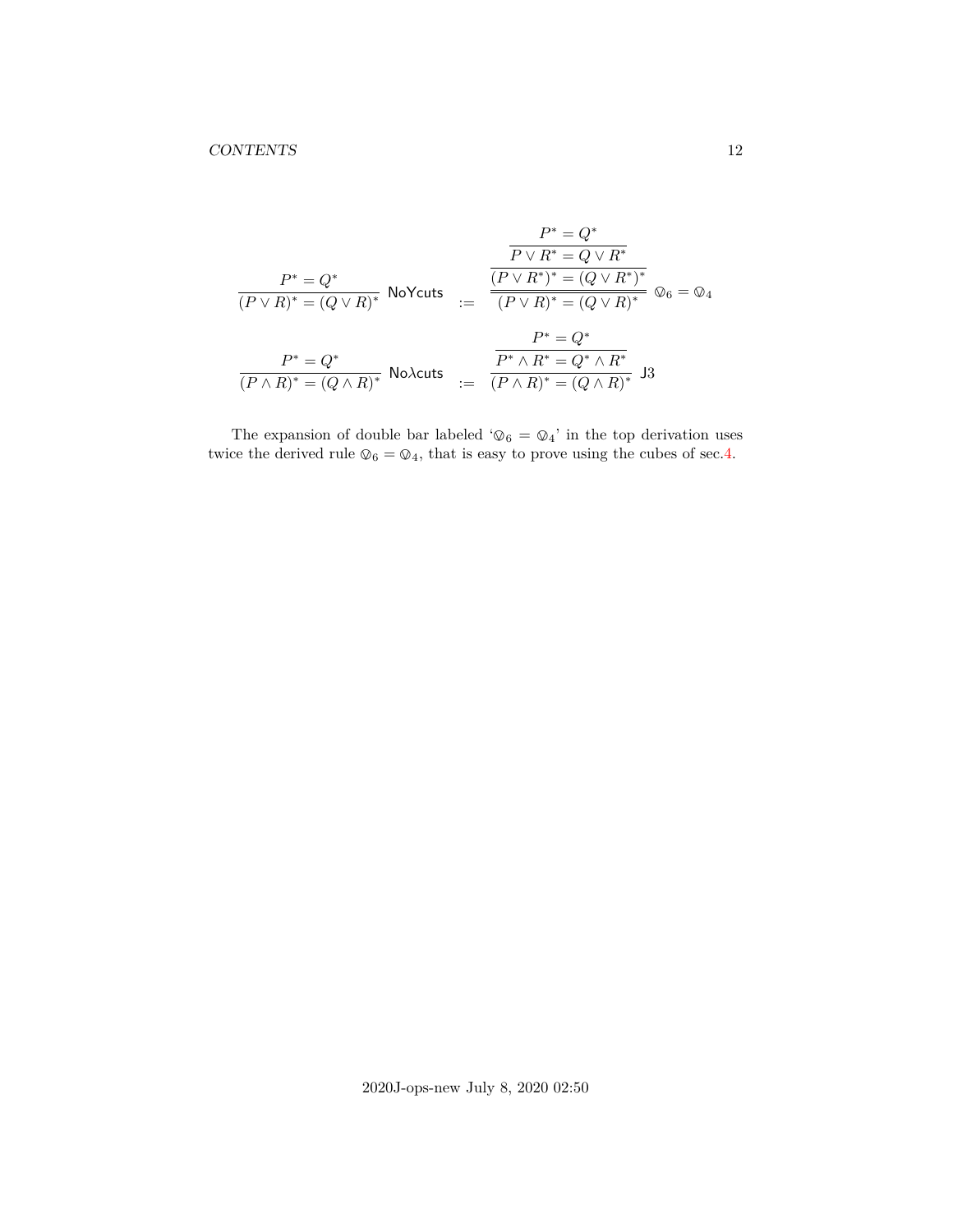# <span id="page-12-0"></span>**4 How J-operators interact with connectives**

The axiom J3 says that  $(P \wedge Q)^* = P^* \wedge Q^*$  — it says something about how '.<sup>\*</sup>' interacts with '∧'. Let's introduce a shorter notation. There are eight ways to replace each of the '?'s in  $(P^? \wedge Q^? )^?$  by either nothing or a star. We establish that the three '?'s in  $(P^? \wedge Q^?)^?$  are "worth" 1, 2 and 4 respectively, and we use  $P \otimes_n Q$  to denote  $(P^? \wedge Q^?)^?$  with the bits "that belong to n" replaced by stars. So:

$$
\begin{array}{rcl}\n\oslash_0 & = & P \wedge Q, \\
\oslash_1 & = & P^* \wedge Q, \\
\oslash_2 & = & P \wedge Q^*, \\
\oslash_3 & = & P^* \wedge Q^*, \\
\oslash_4 & = & P^* \wedge Q^*, \\
\oslash_5 & = & (P^* \wedge Q)^*, \\
\oslash_6 & = & (P \wedge Q^*)^*, \\
\oslash_7 & = & (P^* \wedge Q^*)^*.\n\end{array}
$$

We omit the arguments of  $\mathcal{O}_n$  when they are P and  $Q$  — so we can rewrite  $(P \wedge Q)^* = P^* \wedge Q^*$  as  $\mathcal{O}_4 = \mathcal{O}_3$ . These conventions also hold for  $\mathcal{O}$  and  $\Theta$ .<br>It is easy to prove each one of the arrows in the subse holow  $(A \rightarrow B$  mass

It is easy to prove each one of the arrows in the cubes below  $(A \rightarrow B$  means  $A \leq B$ :



Let's write their sets of elements as  $\mathcal{O}_{0...7} := {\mathcal{O}_0, \ldots, \mathcal{O}_7}, \mathcal{O}_{0...7} := {\mathcal{O}_0, \ldots, \mathcal{O}_7},$ and  $\ominus_{0...7} := {\ominus_0, \ldots, \ominus_7}.$  The cubes above — we will call them the "obvious and-cube", the "obvious or-cube", and the "obvious implication-cube" — can be interpreted as directed graphs ( $\mathcal{O}_{0...7}$ , OCube<sub>∧</sub>), ( $\mathcal{O}_{0...7}$ , OCube<sub>∨</sub>),  $(\ominus_{0...7}, \text{OCube}_{\rightarrow}).$ 

The "extended cubes" will be the directed graphs with the arrows above plus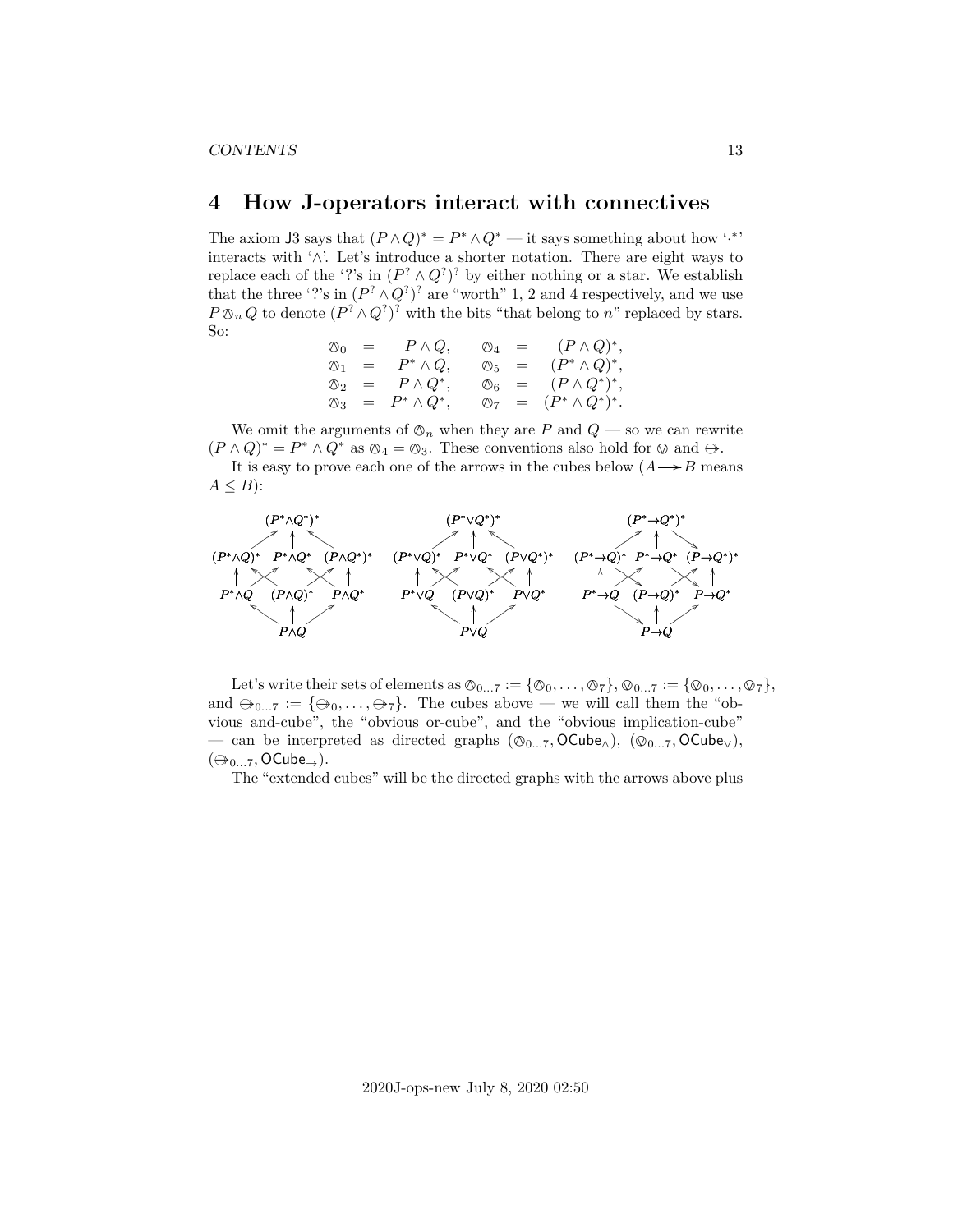#### CONTENTS 14

the ones coming from these derived rules:

$$
\frac{\overline{(P^* \wedge Q^*)^*} = P^* \wedge Q^* = (P \wedge Q)^*} {\overline{(P^* \wedge Q^*)^*} = P^* \wedge Q^*} = \text{O}_3 = \text{O}_4 \quad :=
$$
\n
$$
\frac{\overline{P^{**} = P^*} \wedge 2}{Q^{**} = Q^*} \wedge \frac{12}{Q^{**} = Q^*} \wedge \frac{12}{Q^{**} = Q^*} \wedge \frac{12}{Q^{**} = Q^*} \wedge \frac{12}{Q^{**} = Q^* \wedge Q^*} = \text{O}_4 \wedge Q^* \wedge \frac{12}{Q^{**} = Q^* \wedge Q^*} = \text{O}_4 \wedge Q^* \wedge \frac{12}{Q^{**} = Q^* \wedge Q^*} = \text{O}_4 \wedge Q^* \wedge \frac{12}{Q^{**} = Q^* \wedge Q^*} \wedge \frac{12}{Q^{**} = Q^* \wedge Q^*} = \text{O}_4 \wedge Q^* \wedge \frac{12}{Q^{**} = Q^* \wedge Q^*} \wedge \frac{12}{Q^{**} = Q^* \wedge Q^* \wedge Q^*} = \text{O}_4 \wedge Q^* \wedge \frac{12}{Q^{**} = Q^* \wedge Q^*} \wedge \frac{12}{Q^{**} \wedge Q^* \wedge Q^*} \wedge \frac{12}{Q^{**} \wedge Q^* \wedge Q^* \wedge Q^*} = \text{O}_4 \wedge \frac{12}{Q^{**} \wedge Q^* \wedge Q^* \wedge Q^*} \wedge \frac{12}{Q^{**} \wedge Q^* \wedge Q^* \wedge Q^*} = \text{O}_4 \wedge \frac{12}{Q^{**} \wedge Q^* \wedge Q^* \wedge Q^* \wedge Q^*} \wedge \frac{12}{Q^{**} \wedge Q^* \wedge Q^* \wedge Q^* \wedge Q^*} = \text{O}_4 \wedge \frac{12}{Q^{**} \wedge Q^* \wedge Q^* \wedge Q^* \wedge Q^* \wedge Q^* \wedge Q^* \wedge Q^* \wedge Q^* \wedge Q^* \wedge Q^* \wedge Q^* \wedge Q^* \wedge Q^* \wedge Q^* \wedge Q^*
$$

where  $\oslash_7 = \oslash_3 = \oslash_4$  will be interpreted as these arrows:

 $(P^* \wedge Q^*)^* \leq P^* \wedge Q^* \leq (P \wedge Q)^*$ 

The directed graphs of these "extended cubes" will be called  $(\mathcal{O}_{0...7}, \mathsf{ECube}_{\wedge}),$  $(\mathcal{Q}_{0...7}, \mathsf{ECube}_{\vee}), (\oplus_{0...7}, \mathsf{ECube}_{\rightarrow}).$  We are interested in the (non-strict) partial orders that they generate, and we want an easy way to remember these partial orders. The figure below shows these extended cubes at the left, and at the right the "simplified cubes", SCube∧, SCube∨, and SCube→, that generate the same partial orders that the extended cubes.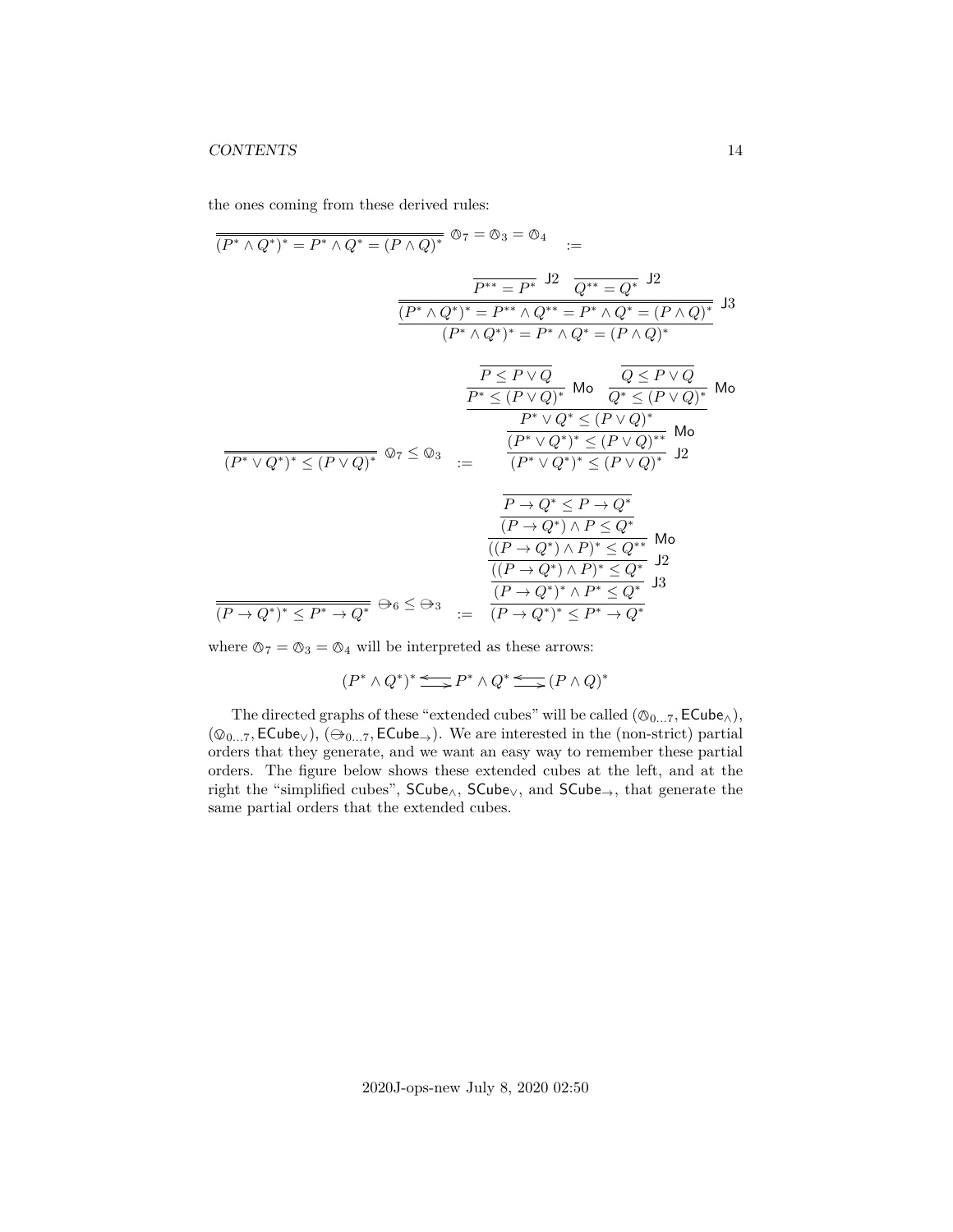

From these cubes it is easy to see, for example, that we can prove  $\oslash_5 = \oslash_6$ (as a derived rule).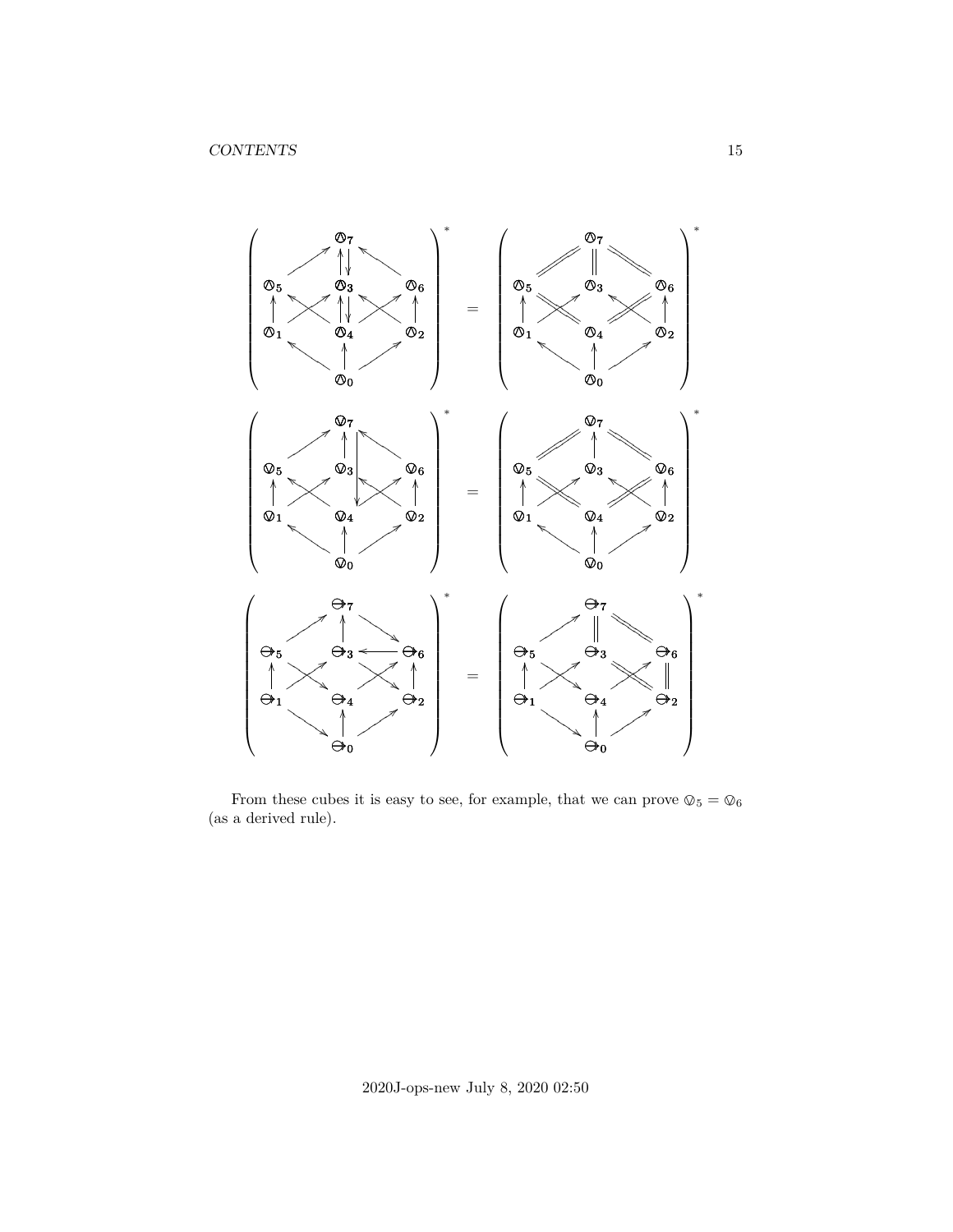### <span id="page-15-0"></span>**5 Valuations**

Let  $H_{\odot}$  and  $J_{\odot}$  be a ZHA and a J-operator on it, and let  $v_{\odot}$  be a function from the set  $\{P,Q\}$  to H. By an abuse of language  $v_{\odot}$  will also denote the triple  $(H_{\odot}, J_{\odot}, v_{\odot})$  — and by a second abuse of language  $v_{\odot}$  will also denote the obvious extension of  $v_{\odot} : \{P,Q\} \rightarrow H$  to the set of all valid expressions formed from  $P, Q, \cdot^*, \top, \bot$ , and the connectives.

Let  $i, j \in \{0, \ldots, 7\}$ . Then  $(\mathcal{O}_i, \mathcal{O}_j) \in \mathsf{SCube}_{\wedge}^*$  means that  $\mathcal{O}_i \leq \mathcal{O}_j$  is a theorem, and so  $v_{\odot}(\mathcal{O}_i) \leq v_{\odot}(\mathcal{O}_j)$  holds; i.e.,

$$
\mathsf{SCube}_{\wedge}^* \subseteq \{ (\oslash_i, \oslash_j) \mid i, j \in \{0, \ldots, 7\}, \ v_{\odot}(\oslash_i) \leq v_{\odot}(\oslash_j) \}
$$

and the same for:

$$
\mathsf{SCube}_{\vee}^* \subseteq \{ (\mathbb{Q}_i, \mathbb{Q}_j) \mid i, j \in \{0, \dots, 7\}, v_{\odot}(\mathbb{Q}_i) \le v_{\odot}(\mathbb{Q}_j) \}
$$
  
\n
$$
\mathsf{SCube}_{\rightarrow}^* \subseteq \{ (\mathbb{Q}_i, \mathbb{Q}_j) \mid i, j \in \{0, \dots, 7\}, v_{\odot}(\mathbb{Q}_i) \le v_{\odot}(\mathbb{Q}_j) \}
$$

Some valuations that turn these ' $\subseteq$ 's into '='. Let



then

$$
\begin{array}{c}\mathsf{SCube}_{\wedge}^{*} = \{ (\oslash_{i}, \oslash_{j}) \mid i, j \in \{0, \ldots, 7\}, \ v_{\wedge}(\oslash_{i}) \le v_{\wedge}(\oslash_{j}) \} \\ \mathsf{SCube}_{\vee}^{*} = \{ (\oslash_{i}, \oslash_{j}) \mid i, j \in \{0, \ldots, 7\}, \ v_{\vee}(\oslash_{i}) \le v_{\vee}(\oslash_{j}) \} \\ \mathsf{SCube}_{\rightarrow}^{*} = \{ (\ominus_{i}, \ominus_{j}) \mid i, j \in \{0, \ldots, 7\}, \ v_{\rightarrow}(\ominus_{i}) \le v_{\rightarrow}(\ominus_{j}) \} \end{array}
$$

or, in more elementary terms: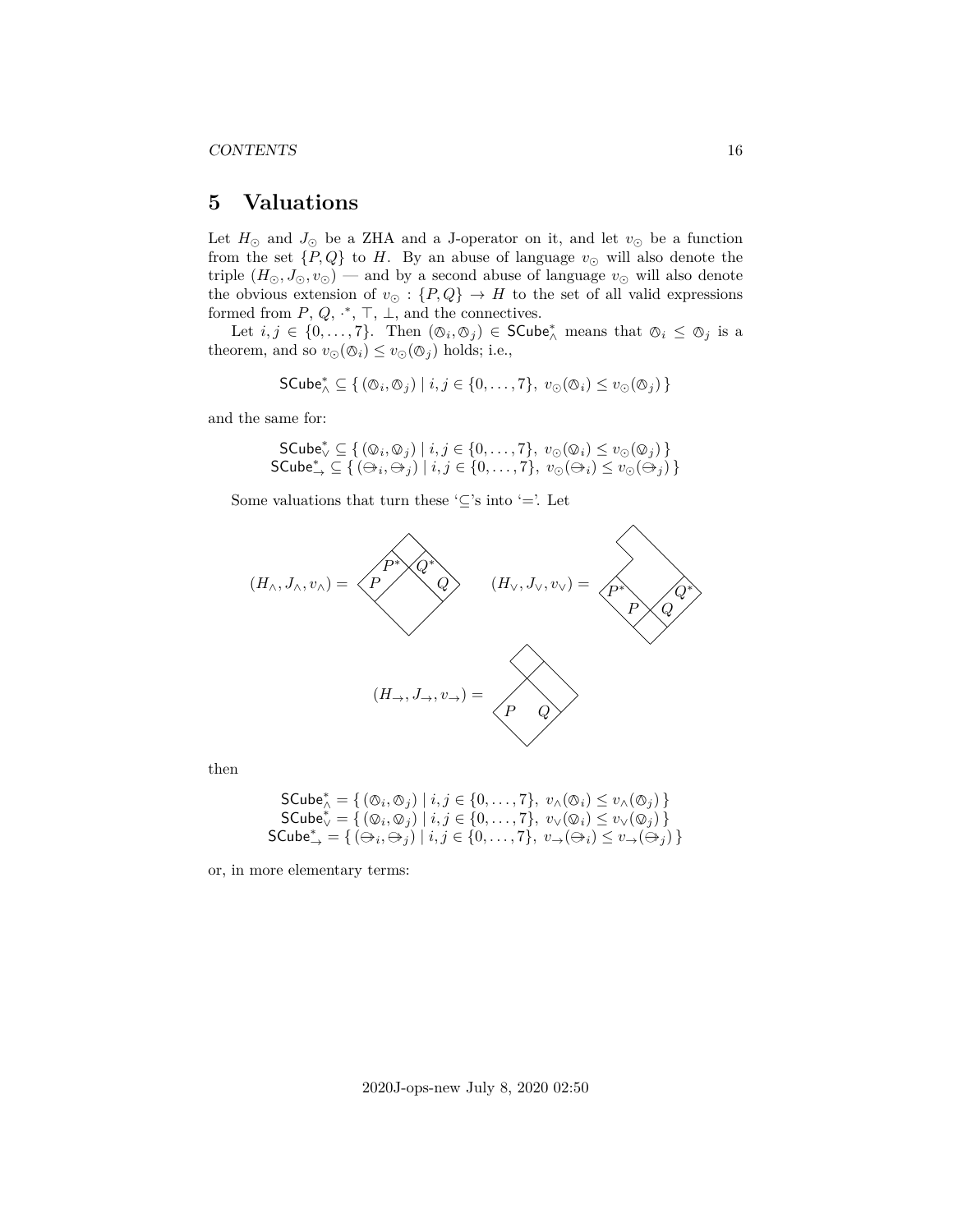A very important fact. For any  $i$  and  $j$ ,



The very important fact, and the valuations  $v_{\wedge}, v_{\vee}, v_{\rightarrow}$ , give us:

- a way to remember which sentences of the forms  $\mathbb{O}_i \leq \mathbb{O}_j$ ,  $\mathbb{O}_i \leq \mathbb{O}_j$ ,  $\ominus_i \leq \ominus_j$  are theorems;
- countermodels for all the sentences of these forms not in SCube∧, SCube∨, SCube→. For example,  $\mathbb{Q}_7 \leq \mathbb{Q}_4$  is not in SCube<sub>∨</sub>; and  $v_\vee(\mathbb{Q}_7) \leq v_\vee(\mathbb{Q}_4)$ , which shows that  $\mathbb{Q}_7 \leq \mathbb{Q}_4$  can't be a theorem.

An observation. I arrived at the cubes  $\mathsf{ECube}^*_\wedge, \mathsf{ECube}^*_\vee, \mathsf{ECube}^*_\rightarrow$  by taking the material in the corollary 5.3 of chapter 5 in [\[Bel88\]](#page-37-1) and trying to make it fit into less mental space (as discussed in [\[Och13\]](#page-37-2)); after that I wanted to be sure that each arrow that is not in the extended cubes has a countermodel, and I found the countermodels one by one; then I wondered if I could find a single countermodel for all non-theorems in  $\mathsf{ECube}^*_\wedge$  (and the same for  $\mathsf{ECube}^*_\vee$ and ECube<sup>\*</sup><sub>→</sub>), and I tried to start with a valuation that distinguished some equivalence classes in  $\mathsf{ECube}^*_\wedge,$  and change it bit by bit, getting valuations that distinguished more equivalence classes at every step. Eventually I arrived at  $v_\wedge$ ,  $v_{\vee}$  and at  $v_{\rightarrow}$ , and at the — surprisingly nice — "very important fact" above.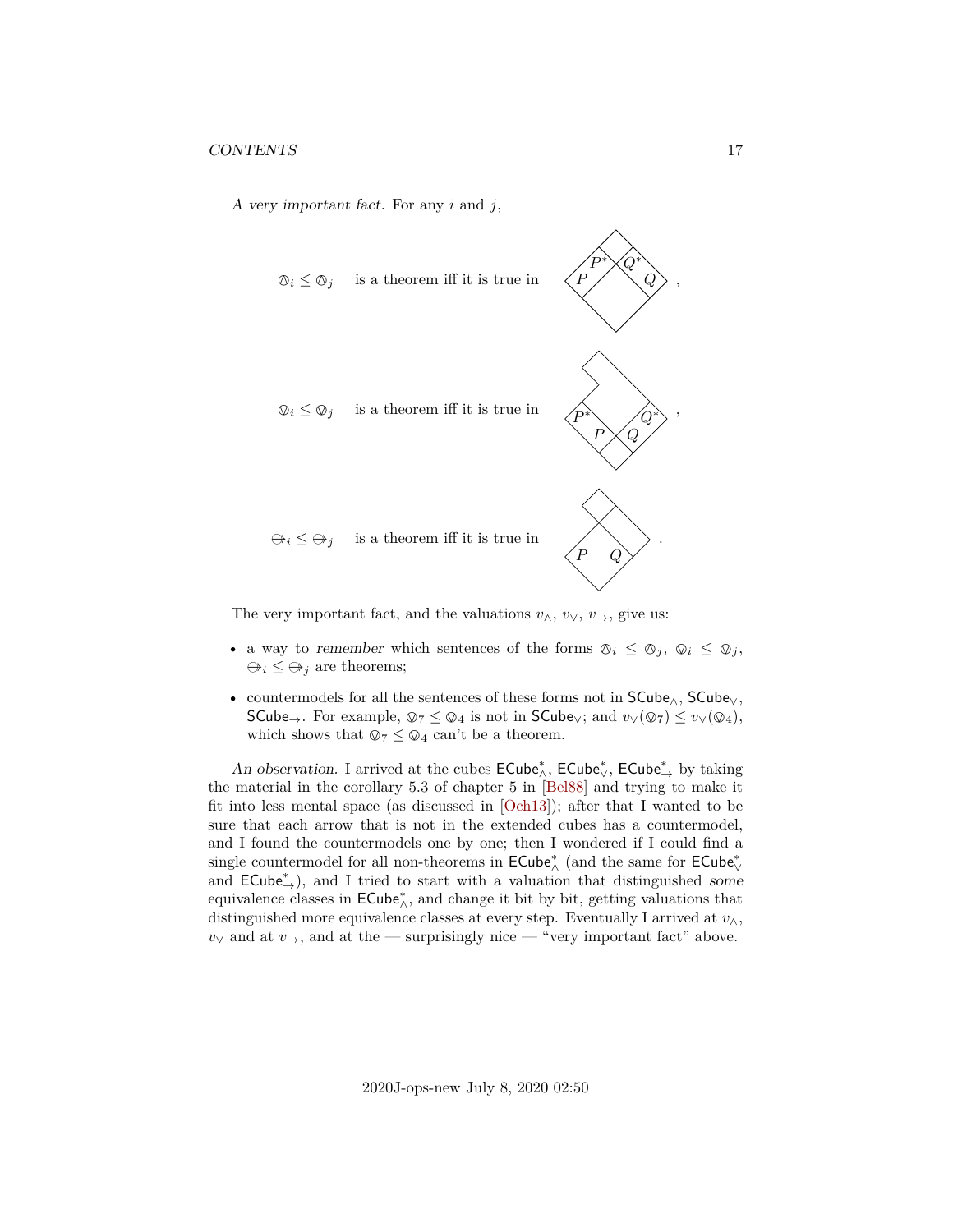Note that this valuation



distinguishes all equivalence classes in  $\mathsf{ECube}^*_\wedge$  and in  $\mathsf{ECube}^*_\vee$ , but not in  $\mathsf{ECube}^*_\rightarrow \dots$ it "thinks" that  $P \to Q$  and  $P^* \to Q$  are equal.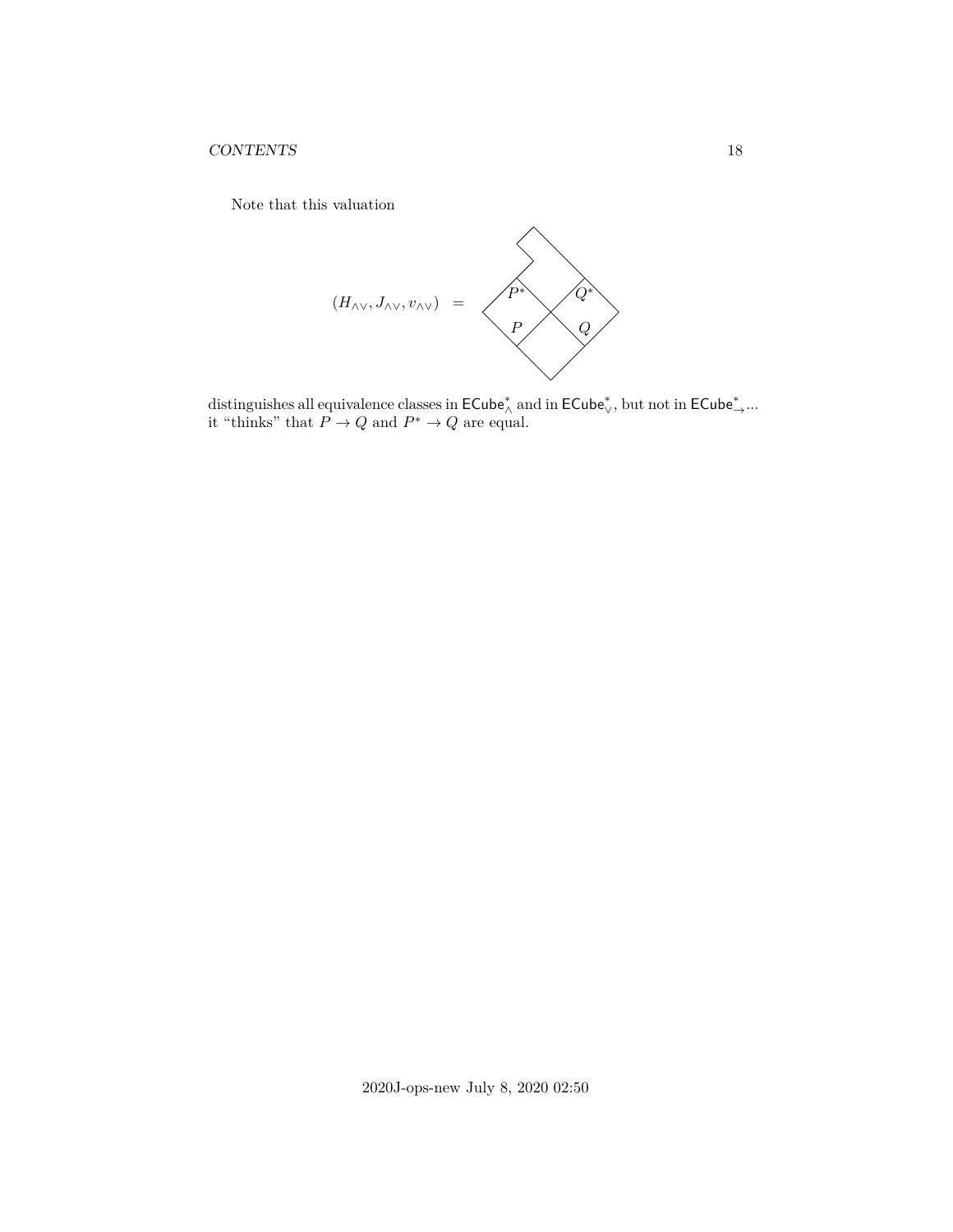# <span id="page-18-0"></span>**6 Polynomial J-operators**

It is not hard to check that for any Heyting Algebra H and any  $Q, R \in H$  the operations  $(\neg\neg), \ldots, (\forall Q \land \neg R)$  below are J-operators:

> $(\neg\neg)(P) = \neg\neg P$  $(\rightarrow \rightarrow R)(P) = (P \rightarrow R) \rightarrow R$  $(\vee Q)(P) = P \vee Q$  $(\rightarrow R)(P) = P \rightarrow R$  $(\forall Q \land \rightarrow R)(P) = (P \lor Q) \land (P \rightarrow R)$

Checking that they are J-operators means checking that each of them obeys J1, J2, J3. Let's define formally what are J1, J2 and J3 "for a given  $F : H \to H$ ":

$$
J1_F := (P \le F(P))
$$
  
\n
$$
J2_F := (F(P) = F(F(P))
$$
  
\n
$$
J3_F := (F(P \wedge P') = F(P) \wedge F(P'))
$$

and:

$$
\mathsf{J}123_F \quad := \quad \mathsf{J}1_F \wedge \mathsf{J}2_F \wedge \mathsf{J}3_F.
$$

Checking that  $(\neg \neg)$  obeys J1, J2, J3 means proving J123<sub>( $\neg \neg$ )</sub> using only the rules from intuitionist logic from section 10 of [\[PH1\]](#page-37-0); we will leave the proof of this, of and  $J123_{(\rightarrow \rightarrow R)}$ ,  $J123_{(\vee Q)}$ , and so on, to the reader.

The J-operator  $(\vee Q \wedge \rightarrow R)$  is a particular case of building more complex J-operators from simpler ones. If  $J, K : H \to H$ , we define:

$$
(J \wedge K) := \lambda P:H.(J(P) \wedge K(P))
$$

it not hard to prove  $J123_{(J\wedge K)}$  from  $J123_J$  and  $J123_K$  using only the rules from intuitionistic logic.

The J-operators above are the first examples of J-operators in Fourman and Scott's "Sheaves and Logic"([\[FS79\]](#page-37-3)); they appear in pages 329–331, but with these names (our notation for them is at the right):

(i) The closed quotient,

$$
J_a p = a \vee p \qquad J_Q = (\vee Q).
$$

(ii) The open quotient,

$$
J^a p = a \to p \qquad J^R = (\to R).
$$

(iii) The Boolean quotient.

$$
B_a p = (p \to a) \to a \qquad B_R = (\to \to R).
$$

(iv) The forcing quotient.

$$
(J_a \wedge J^b)p = (a \vee p) \wedge (b \to p) \qquad (J_Q \wedge J^R) = (\vee Q \wedge \to R).
$$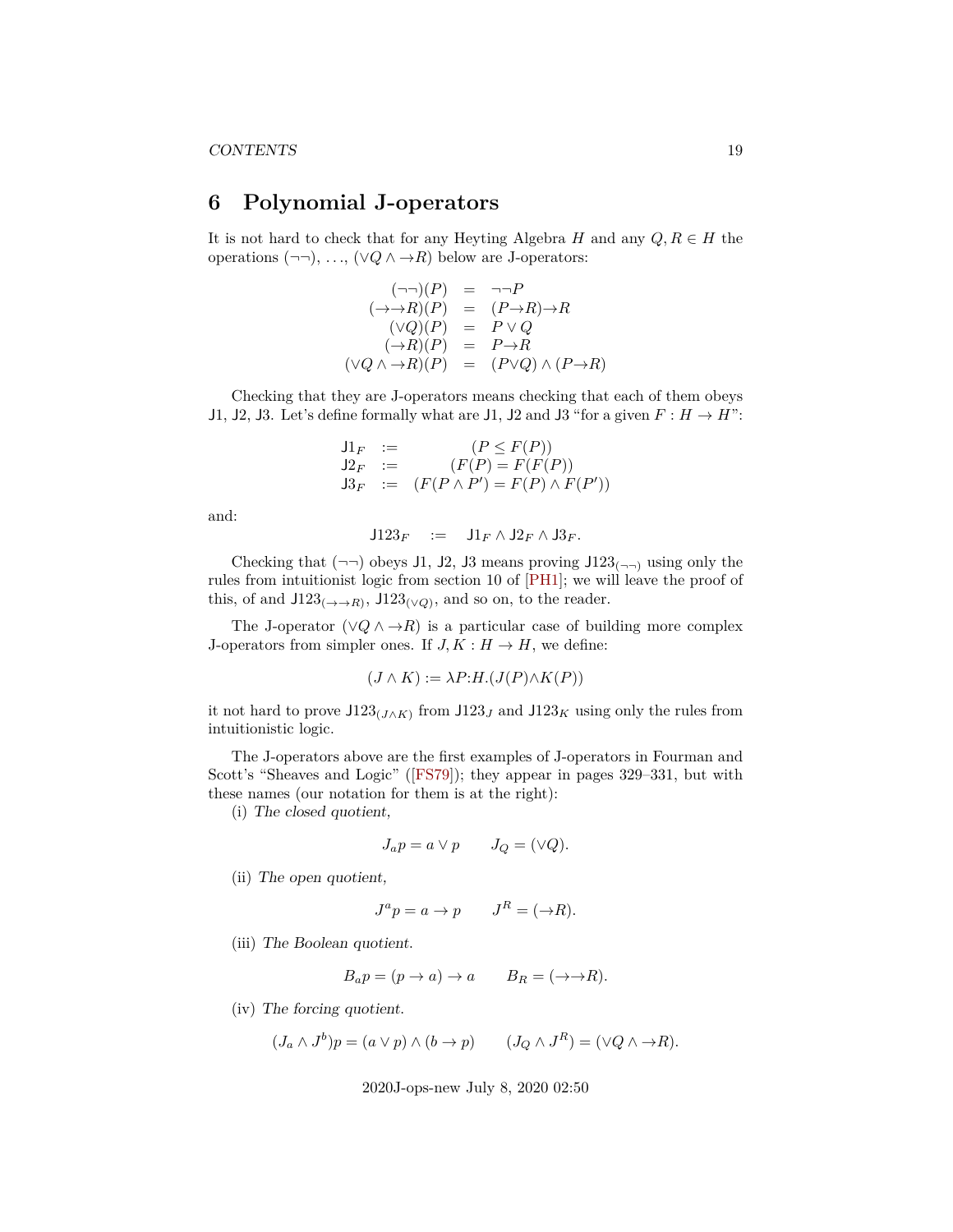(vi) A mixed quotient.

$$
(B_a \wedge J^a)p = (p \to a) \to p \qquad (B_Q \wedge J^Q) = (\to Q \wedge \to Q).
$$

The last one is tricky. From the definition of  $B_a$  and  $J^a$  what we have is

$$
(B_a \wedge J^a)p = ((p \to a) \to a) \wedge (a \to p),
$$

but it is possible to prove

$$
((p \to a) \to a) \land (a \to p) \iff ((p \to a) \to p)
$$

intuitionistically.

The operators above are "polynomials on  $P, Q, R, \rightarrow, \land, \lor, \bot$ " in the terminology of Fourman/Scott: "If we take a polynomial in  $\rightarrow$ ,  $\land$ ,  $\lor$ ,  $\bot$ , say,  $f(p, a, b, \ldots)$ , it is a decidable question whether for all  $a, b, \ldots$  it defines a J-operator" (p.331).

When I started studying sheaves I spent several years without any visual intuition about the J-operators above. I was saved by ZHAs and brute force and the brute force method also helps in testing if a polynomial (in the sense above) is a J-operator in a particular case. For example, take the operators  $\lambda P:H.(P \wedge 22)$  and  $(\vee 22)$  on  $H = [00, 44]$ :

$$
\lambda P:H.(P \land 22) = \begin{pmatrix}\n22 & 22 & 22 \\
22 & 22 & 22 \\
21 & 22 & 22 & 12 \\
20 & 21 & 22 & 12 & 02 \\
20 & 21 & 12 & 02\n\end{pmatrix}
$$
\n
$$
\begin{pmatrix}\n44 & 43 & 34 \\
42 & 33 & 24 \\
42 & 33 & 24 \\
42 & 32 & 23 & 24 \\
42 & 32 & 22 & 23 & 24 \\
32 & 22 & 22 & 23 & 24 \\
22 & 22 & 22 & 22 & 22 \\
22 & 22 & 22 & 22\n\end{pmatrix}
$$
\n
$$
\begin{pmatrix}\n44 & 43 & 34 \\
42 & 33 & 24 \\
22 & 22 & 23 & 24 \\
22 & 22 & 22 & 22 \\
22 & 22 & 22 & 22\n\end{pmatrix}
$$

The first one,  $\lambda P:H(P \wedge 22)$ , is not a J-operator; one easy way to see that is to look at the region in which the result is  $22 -$  its top element is 44, and this violates the conditions on slash-operators in sec[.1.3.](#page-4-0) The second operator,  $(\sqrt{22})$ , is a slash operator and a J-operator; at the right we introduce a convenient notation for visualizing the action of a polynomial slash-operator, in which we draw only the contours of the equivalence classes and the constants that appear in the polynomial.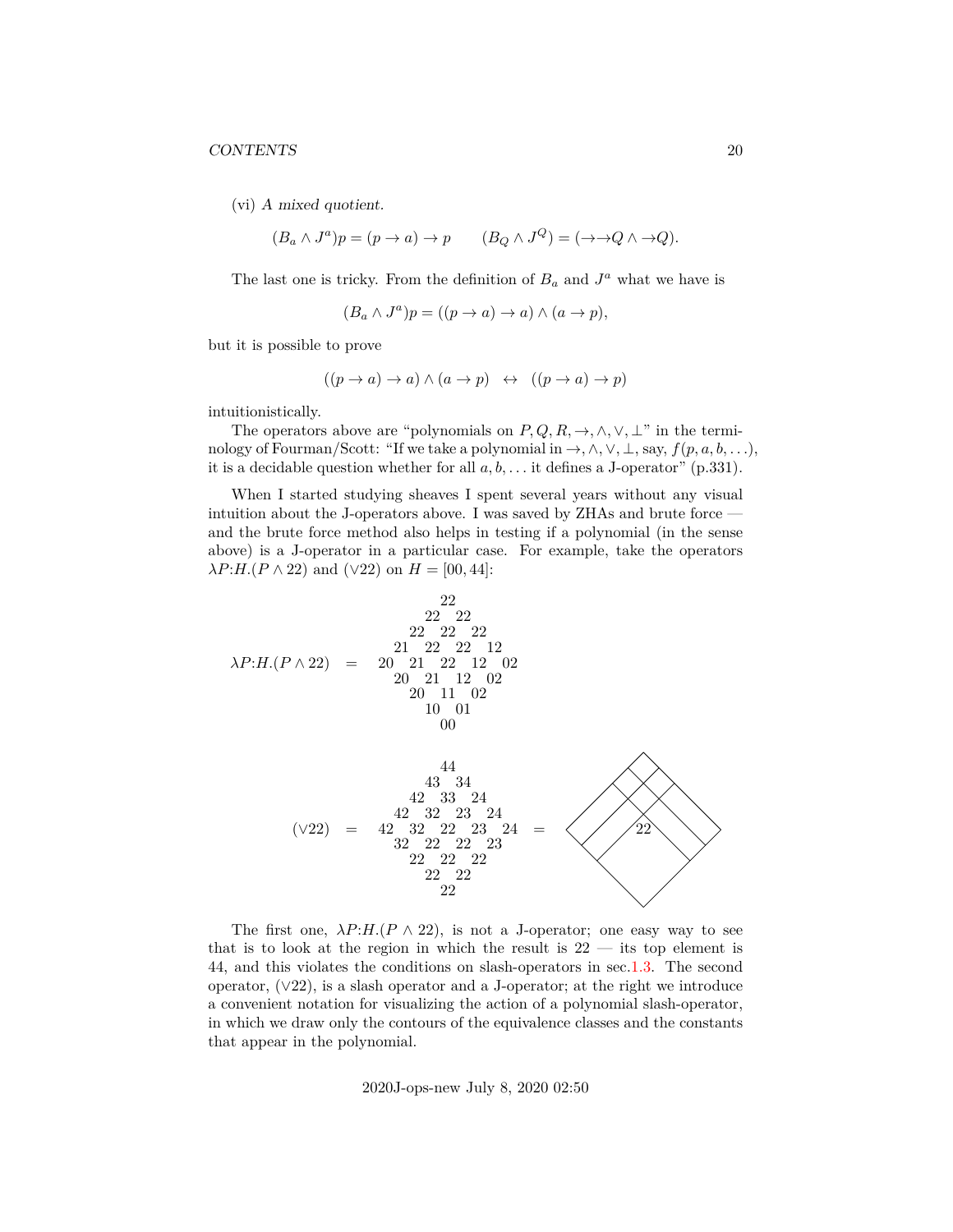Using this new notation, we have:



Note that the slashing for  $(\sqrt{42} \wedge \rightarrow 24)$  has all the cuts for  $(\sqrt{42})$  plus all the cuts for  $(\rightarrow 24)$ , and  $(\vee 42 \wedge \rightarrow 24)$  "forces  $42 \leq 24$ " in the following sense: if  $P^* = (\sqrt{42} \wedge \rightarrow 24)(P)$  then  $42^* \leq 24^*$ .

### <span id="page-20-0"></span>**6.1 An algebra of piccs**

We saw in the last section a case in which  $(J \wedge K)$  has all the cuts from J plus all the cuts from  $K$ ; this suggests that we may have an operation dual to that, that behaves as this:  $(J \vee K)$  has exactly the cuts that are both in J and in K:

$$
\begin{array}{lcl} {\sf Cuts}(J \wedge K) & = & {\sf Cuts}(J) \cup {\sf Cuts}(K) \\ {\sf Cuts}(J \vee K) & = & {\sf Cuts}(J) \cap {\sf Cuts}(K) \end{array}
$$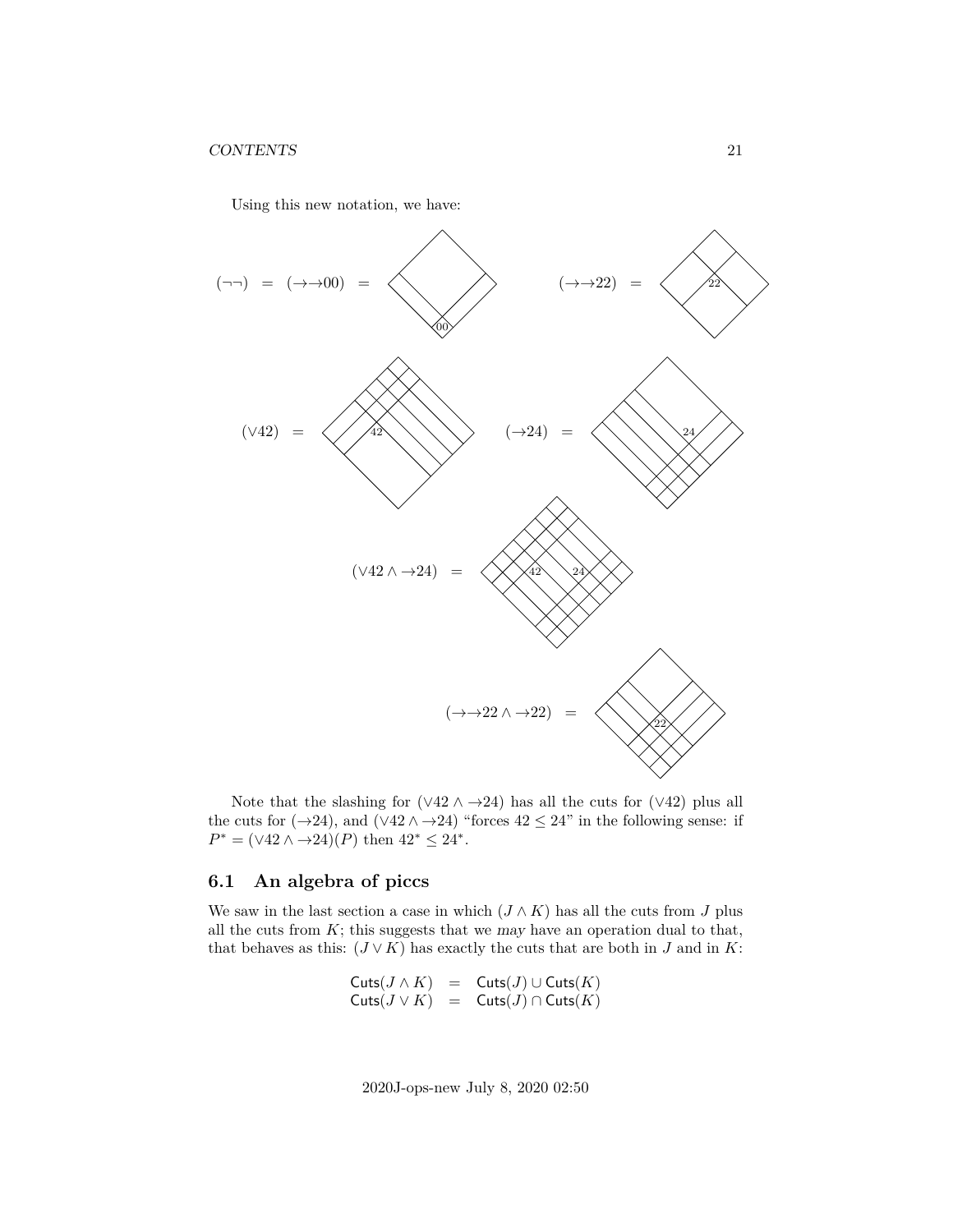And it  $J_1, \ldots, J_n$  are all the slash-operators on a given ZHA, then

|  | $\mathsf{Cuts}(J_1 \wedge \ldots \wedge J_n) = \mathsf{Cuts}(J_1) \cup \ldots \cup \mathsf{Cuts}(J_k) = (\text{all cuts})$ |  |
|--|----------------------------------------------------------------------------------------------------------------------------|--|
|  | Cuts $(J_1 \vee \ldots \vee J_n)$ = Cuts $(J_1) \cap \ldots \cap$ Cuts $(J_k)$ = (no cuts)                                 |  |

yield the minimal element and the maximal element, respectively, of an algebra of slash-operators; note that the slash-operator with "all cuts" is the identity map  $\lambda P$ : H.P, and the slash-operator with "no cuts" is the one that takes all elements to  $\top: \lambda P: H.\top$ . This yields a lattice of slash-operators, in which the partial order is  $J \leq K$  iff  $\text{Cuts}(J) \supseteq \text{Cuts}(K)$ . This is somewhat counterintuitive if we think in terms of cuts — the order seems to be reversed — but it makes a lot of sense if we think in terms of piccs (sec[.1.2\)](#page-3-0) instead.

Each picc P on  $\{0,\ldots,n\}$  has an associated function  $\cdot^P$  that takes each element to the top element of its equivalence class. If we define  $P \leq P'$  to mean  $\forall a \in \{0, \ldots, n\} \ldotp a^P \leq a^{P'}$ , then we have this:

| $\boldsymbol{a}$<br>5433<br>$\boldsymbol{a}$<br>$\bar{0}$ 12345 | 5<br>っ<br>$\overline{\phantom{a}}$<br>012345 | $\mathbf{r}$<br>ິ<br>· a<br>012345 | · a<br>012345                      |
|-----------------------------------------------------------------|----------------------------------------------|------------------------------------|------------------------------------|
| 0 1 2 3 4 5                                                     | 01 23 45<br>וס                               | 01 2345<br>D''                     | 012345<br>$D^{\prime\prime\prime}$ |

This yields a partial order on piccs, whose bottom element is the identity function  $0|1|2|...|n$ , and the top element is  $0|12...n$ , that takes all elements to  $\boldsymbol{n}.$ 

The piccs on  $\{0, \ldots, n\}$  form a Heyting Algebra, where  $\top = 01 \ldots n$ ,  $\bot =$  $0|1| \dots |n$ , and '∧' and '∨' are the operations that we have discussed above; it is possible to define a ' $\rightarrow$ ' there, but this ' $\rightarrow$ ' is not going to be useful for us and we are mentioning it just as a curiosity. We have, for example:



#### <span id="page-21-0"></span>**6.2 An algebra of J-operators**

Fourman and Scott define the operations ∧ and ∨ on J-operators in pages 325 and 329([\[FS79\]](#page-37-3)), and in page 331 they list ten properties of the algebra of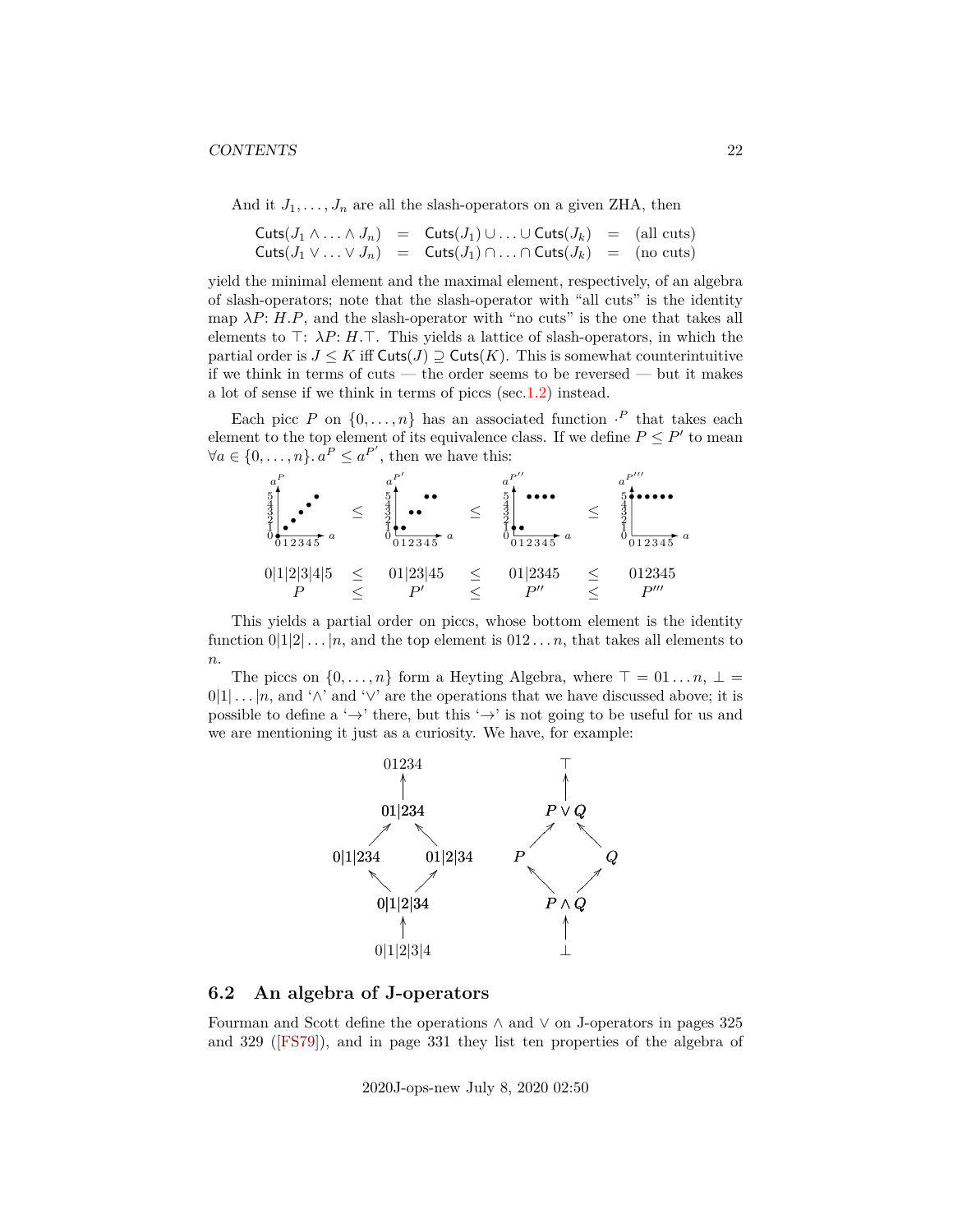J-operators:

(i) 
$$
J_a \vee J_b = J_{a \vee b}
$$
  $(\vee 21) \vee (\vee 12) = (\vee 22)$   
\n(ii)  $J^a \vee J^b = J^{a \wedge b}$   $(\rightarrow 32) \vee (\rightarrow 23) = (\rightarrow 22)$   
\n(iii)  $J_a \wedge J_b = J_{a \wedge b}$   $(\vee 21) \wedge (\vee 12) = (\vee 11)$   
\n(iv)  $J^a \wedge J^b = J^{a \vee b}$   $(\rightarrow 32) \wedge (\rightarrow 23) = (\rightarrow 33)$   
\n(v)  $J_a \wedge J^a = \bot$   $(\vee 22) \wedge (\rightarrow 22) = (\bot)$   
\n(vi)  $J_a \vee J^a = \top$   $(\vee 22) \vee (\rightarrow 22) = (\top)$   
\n(vii)  $J_a \vee K = J^a \circ K$   
\n(ix)  $J_a \vee B_a = B_a$   
\n(x)  $J^a \vee B_b = B_{a \rightarrow b}$ 

The first six are easy to visualize; we won't treat the four last ones. In the right column of the table above we've put a particular case of  $(i)$ , ...,  $(vi)$  in our notation, and the figures below put all together.

In Fourman and Scott's notation,

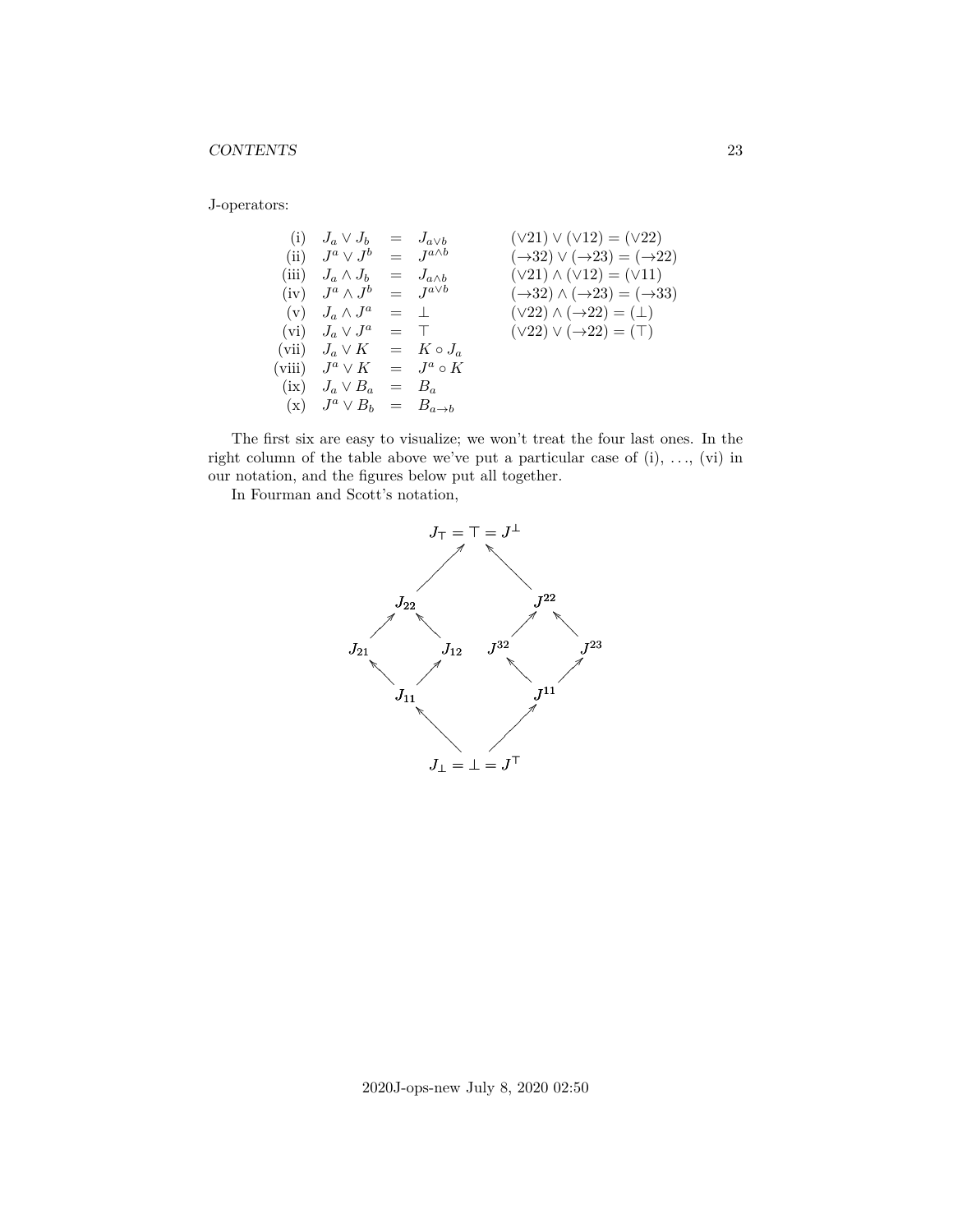

in our notation,

and drawing the polynomial J-operators as in sec[.6:](#page-18-0)



<span id="page-23-0"></span>**6.3 All slash-operators are polynomial**

Here is an easy way to see that all slashings — i.e., J-operators on ZHAs —  $\,$ are polynomial. Every slashing  $J$  has only a finite number of cuts; call them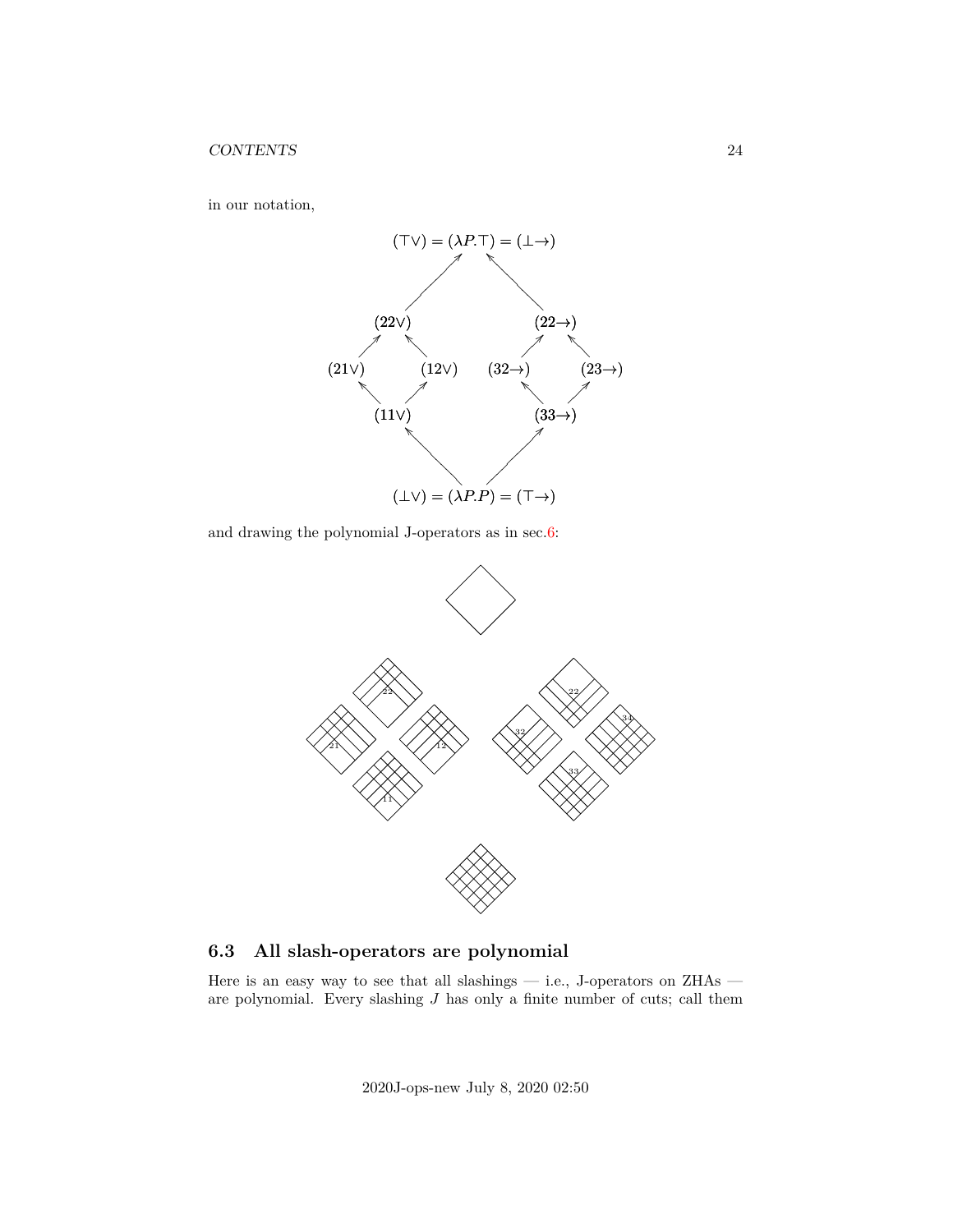$J_1, \ldots, J_n$ . For example:



Each cut  $J_i$  divides the ZHA into an upper region and a lower region, and  $J_i(00)$  yields the top element of the lower region. Also,  $(\rightarrow \rightarrow J_i(00))$  is a polynomial way of expressing that cut:



The conjunction of these ' $(\rightarrow \rightarrow J_i(00))$ 's yields the original slashing:

$$
(\rightarrow \rightarrow 04) \land (\rightarrow \rightarrow 23) \land (\rightarrow \rightarrow 45) = \boxed{23 \text{ odd}} = J
$$

 $\lambda$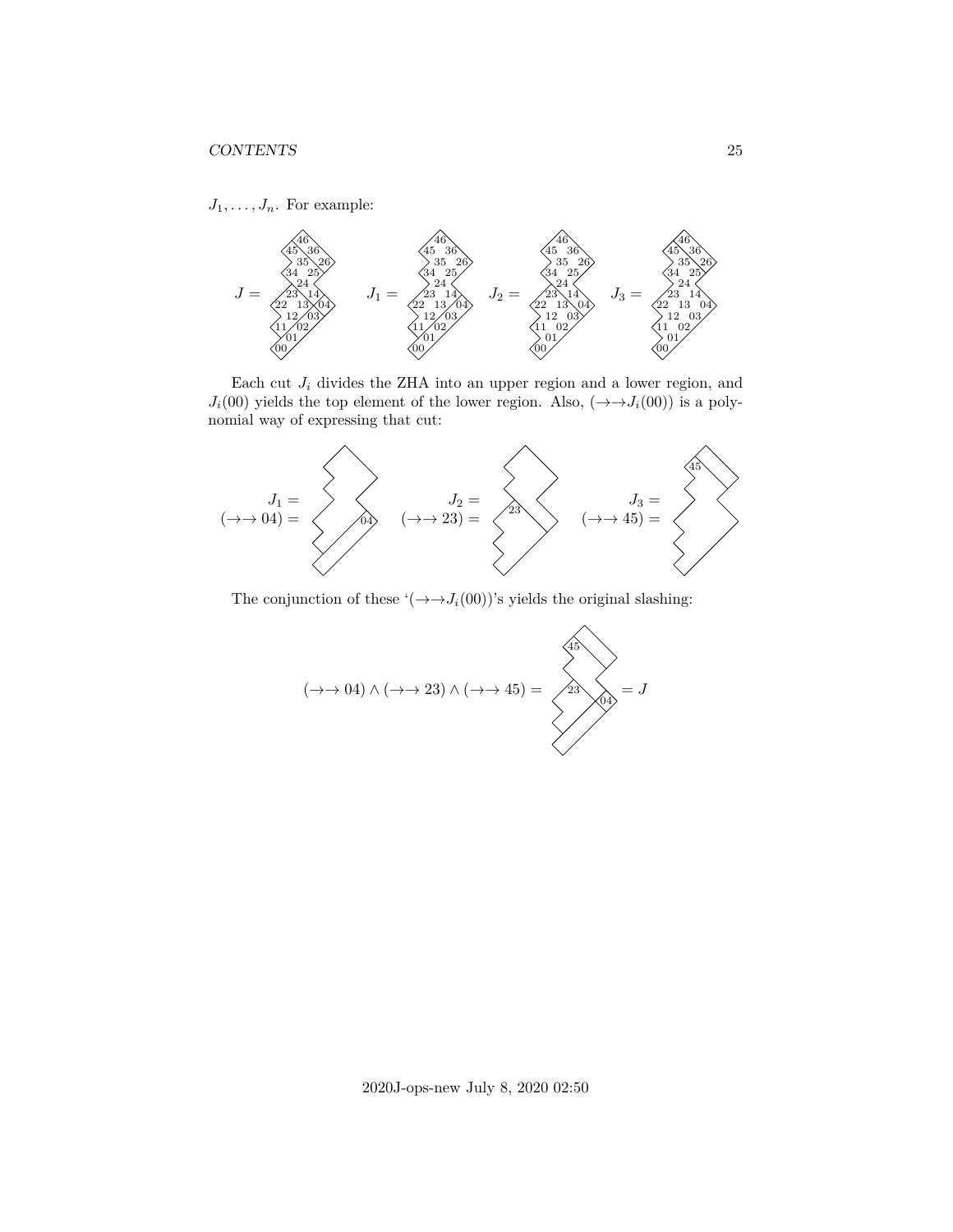# <span id="page-25-0"></span>**7 Categories, toposes, sheaves**

In this section I will explain very, very briefly how to adapt what we saw about J-operators to toposes. The first big diagram that we will try to understand is the in one in Figure [2](#page-26-0) below, that shows in its upper part a structure  $((P, A), Q) \longrightarrow (H, J)$  with a 2CG with question marks and its associated ZHA with J-operator, and in its lower part the classifier  $\Omega$  of the topos  $\mathbf{Set}^{(P,A)}$  and the local operator  $j : \Omega \to \Omega$  that is associated to Q and J. This big diagram shows how to define the classifier and the local operator, and in sec[.7.8](#page-35-0) we will see another big diagram that shows how to define sheaves and sheafification.

I will omit some technical details — a very readable reference for them is [\[McL92\]](#page-37-4), chapters 13 and 22. I learned most of them from [\[Bel88\]](#page-37-1), though.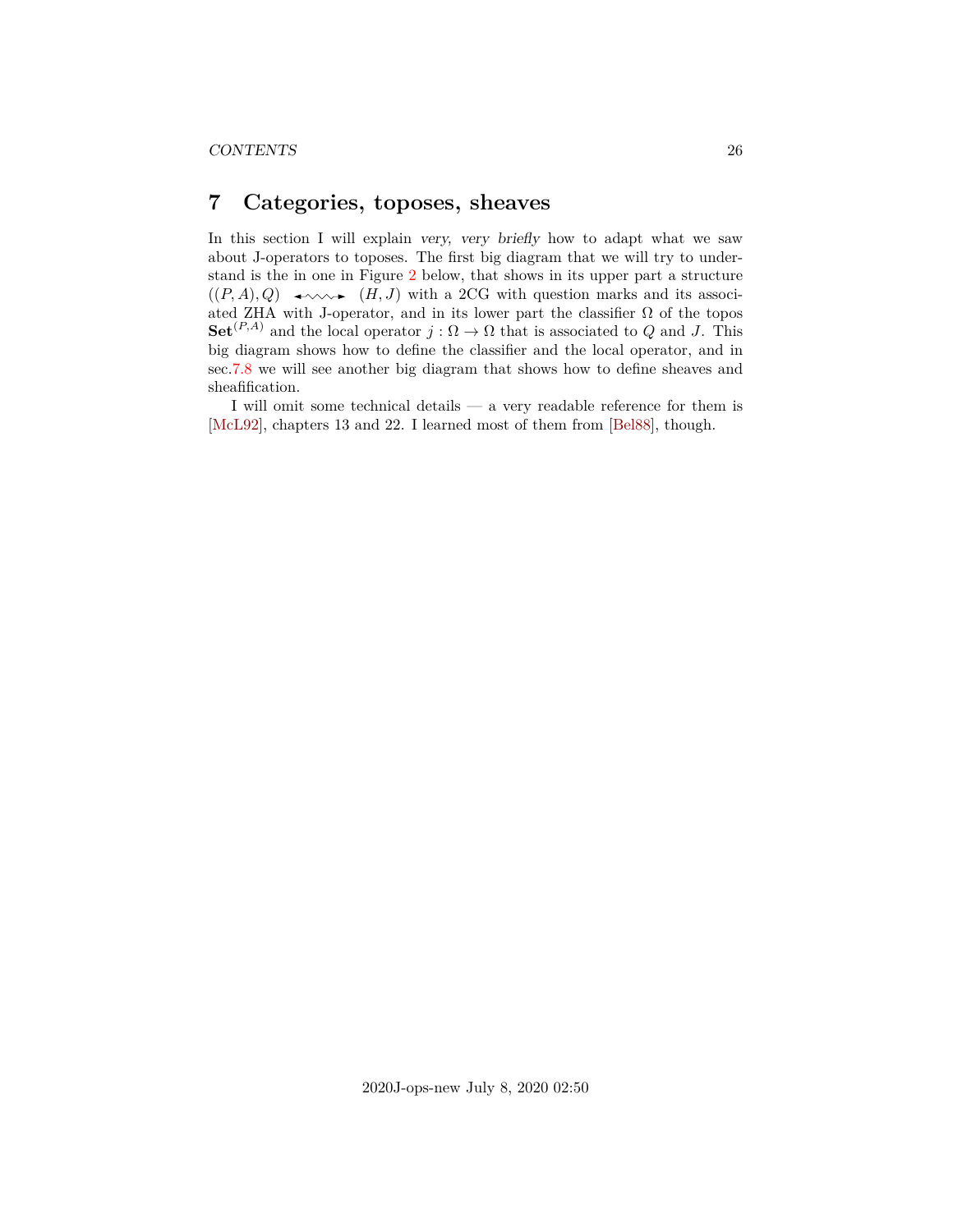

<span id="page-26-0"></span>Figure 2: The classifier and a local operator in a particular case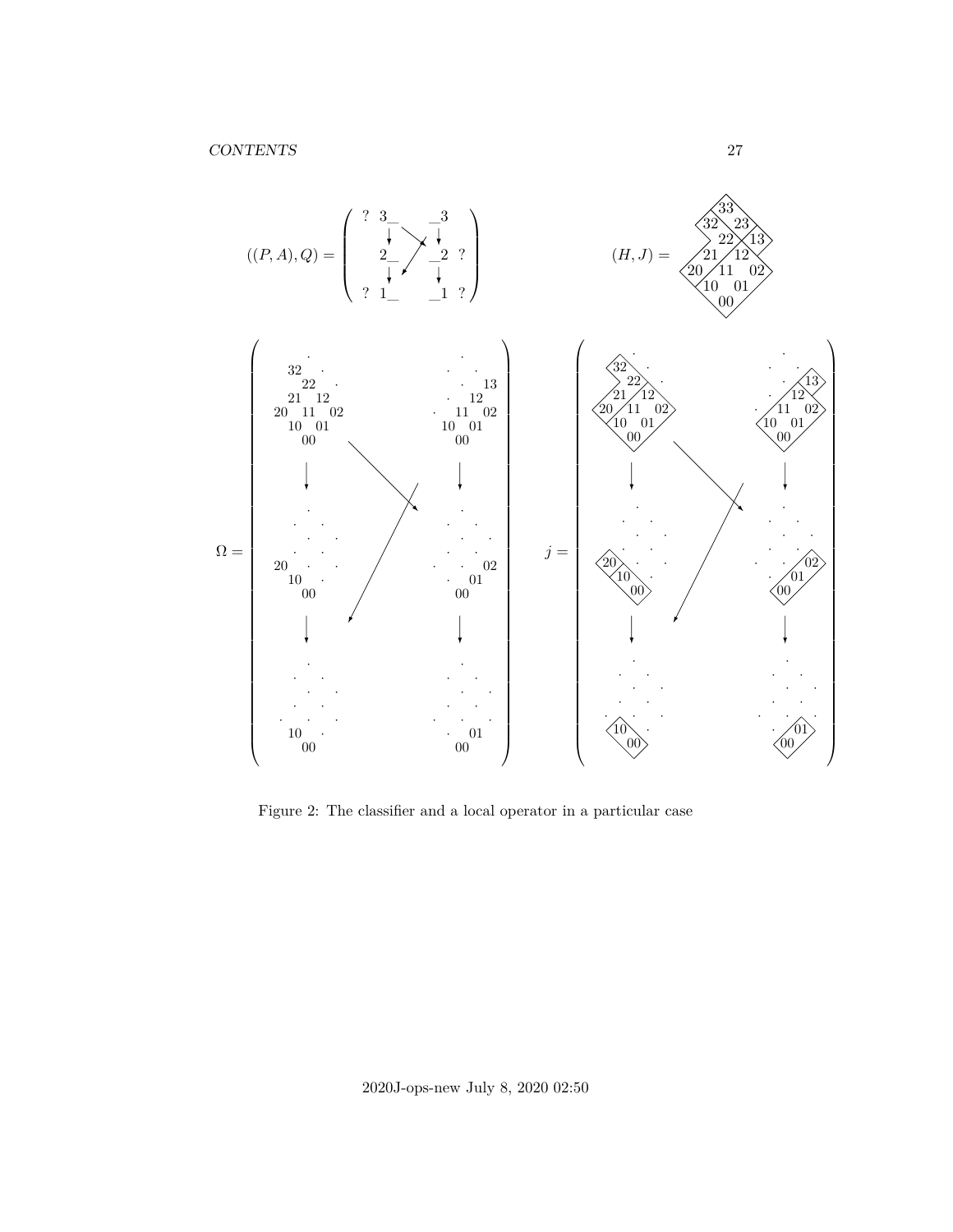#### CONTENTS 28

# <span id="page-27-0"></span>**7.1 Toposes of the form**  $Set^{(P,A)}$

In sec.2 of [\[PH1\]](#page-37-0) we established that the same bullet diagram — say,  $\cdot$ ,  $\cdot$ could be intepreted as subset of  $\mathbb{Z}^2$ , as a DAG, or as poset, depending on the context. Now we will do something similar for graphs whose nodes are labeled. A diagram like this



is interpreted as a DAG by default, but in this section it will be also be interpreted as a (posetal) category in some contexts. We will keep the same notation: if  $(P, A)$  is a DAG then we will denote  $(P, A)$  "regarded as a category" by  $(P, A)$ .

A functor F from a category  $(P, A)$  to **Set** can be drawn as a diagram with the same shape as  $(P, A)$ . If we draw the internal view of  $F : (P, A) \to \mathbf{Set}$  over its internal view as in the introduction of [\[PH1\]](#page-37-0) we get this diagram:



The ' $\mapsto$ ' in it stands for a bunch of ' $\mapsto$ 's, one for each object and one for each morphism.

We will only draw the upper-right part of diagrams like the one above. With this convention, an object  $F \in \mathbf{Set}^{(P,A)}$  can be drawn as:



Every category of the form  $\mathbf{Set}^{(P,A)}$  where  $(P,A)$  is a finite graph is a topos — see [\[E\]](#page-37-5), example A2.1.3 — so categories of the form  $\mathbf{Set}^{(P,A)}$  are toposes whose objects can be drawn as  $(P, A)$ -shaped diagrams.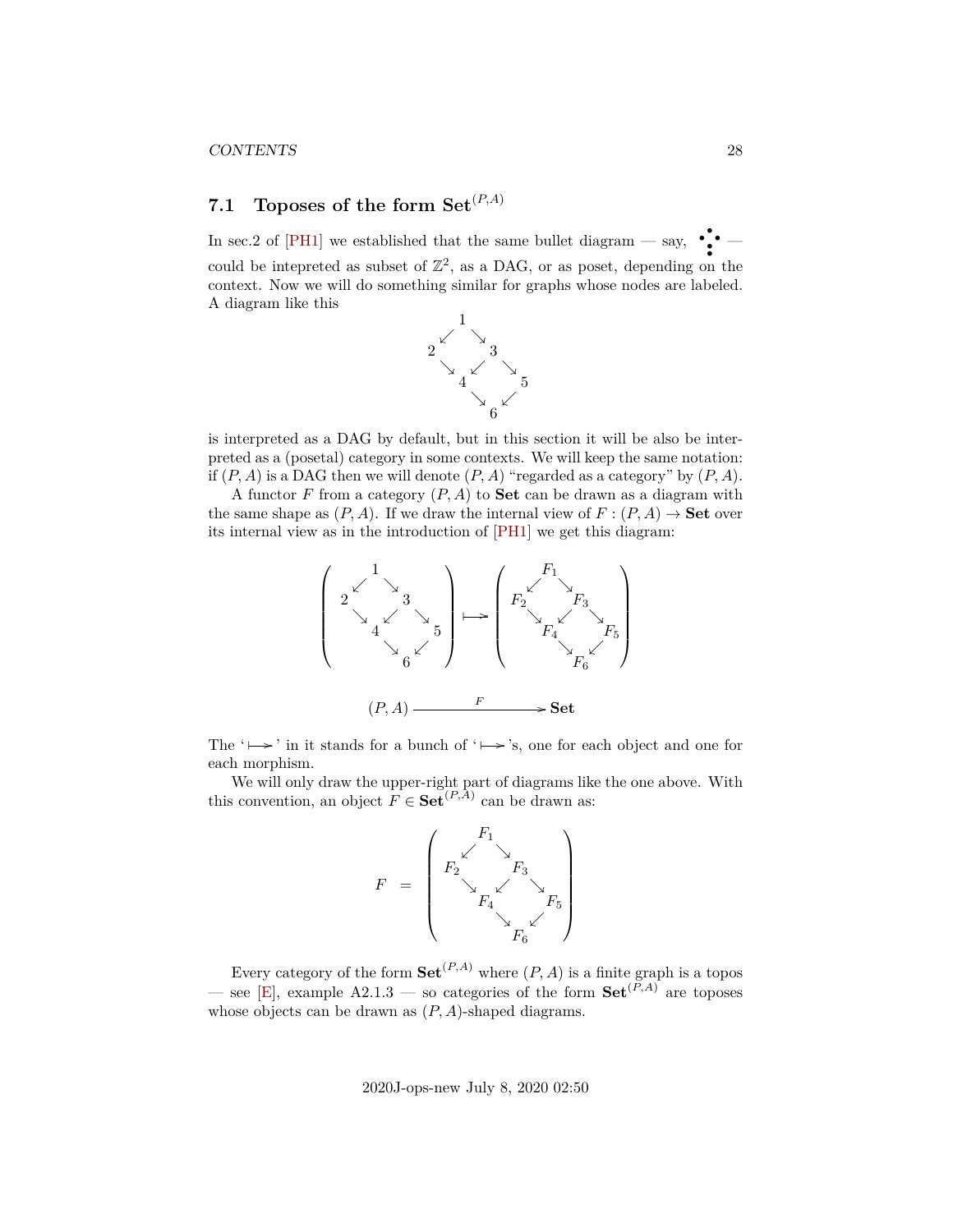# <span id="page-28-0"></span>**7.2** The logic of toposes of the form  $Set^{(P,A)}$

The terminal object  $1 \in \mathbf{Set}^{(P,A)}$  is:



and we can obtain all its subobjects by replacing some of the ' $\{*\}$ 's in it by empty sets. If we rewrite each  $\{*\}$  as 1 and each  $\emptyset$  as 0 and use a more compact notation, then  $1 = \begin{bmatrix} 1 \\ 1 \\ 1 \end{bmatrix}$  and:

$$
\mathrm{Sub}(1)=\Big\{\begin{array}{l} 0^0_{00},\ 0^0_{00},\ 0^0_{01},\ 0^0_{01},\ 0^0_{11},\ 0^1_{10},\ 0^0_{11},\ 0^1_{11},\ 1^0_{10},\ 1^0_{11},\ 1^1_{11},\ 1^1_{11},\ 1^1_{11}\end{array}\Big\}
$$

The Heyting Algebra of subobjects of 1 when  $(P, A) = \bullet \bullet \bullet \bullet$  is essentially the same as the order topology  $\mathcal{O}_A(P)$  that we saw in sec.12 of [\[PH1\]](#page-37-0)! This holds for all graphs, and when  $(P, A)$  is a  $2CG$  — for example, when

$$
(P, A) = \begin{pmatrix} 3 & -3 \\ \frac{1}{2} & \frac{1}{2} \\ \frac{1}{2} & \frac{1}{2} \end{pmatrix}
$$

we can abbreviate the result further using the ideas is sec.15 of [\[PH1\]](#page-37-0):

$$
\text{Sub}(1) \ = \ \mathcal{O}\left(\begin{array}{c}3\_3\\ \rule{0pt}{5mm}\rule{0pt}{5mm}\rule{0pt}{5mm}\rule{0pt}{5mm}\rule{0pt}{5mm}\rule{0pt}{5mm}\rule{0pt}{5mm}\rule{0pt}{5mm}\rule{0pt}{5mm}\rule{0pt}{5mm}\rule{0pt}{5mm}\rule{0pt}{5mm}\rule{0pt}{5mm}\rule{0pt}{5mm}\rule{0pt}{5mm}\rule{0pt}{5mm}\rule{0pt}{5mm}\rule{0pt}{5mm}\rule{0pt}{5mm}\rule{0pt}{5mm}\rule{0pt}{5mm}\rule{0pt}{5mm}\rule{0pt}{5mm}\rule{0pt}{5mm}\rule{0pt}{5mm}\rule{0pt}{5mm}\rule{0pt}{5mm}\rule{0pt}{5mm}\rule{0pt}{5mm}\rule{0pt}{5mm}\rule{0pt}{5mm}\rule{0pt}{5mm}\rule{0pt}{5mm}\rule{0pt}{5mm}\rule{0pt}{5mm}\rule{0pt}{5mm}\rule{0pt}{5mm}\rule{0pt}{5mm}\rule{0pt}{5mm}\rule{0pt}{5mm}\rule{0pt}{5mm}\rule{0pt}{5mm}\rule{0pt}{5mm}\rule{0pt}{5mm}\rule{0pt}{5mm}\rule{0pt}{5mm}\rule{0pt}{5mm}\rule{0pt}{5mm}\rule{0pt}{5mm}\rule{0pt}{5mm}\rule{0pt}{5mm}\rule{0pt}{5mm}\rule{0pt}{5mm}\rule{0pt}{5mm}\rule{0pt}{5mm}\rule{0pt}{5mm}\rule{0pt}{5mm}\rule{0pt}{5mm}\rule{0pt}{5mm}\rule{0pt}{5mm}\rule{0pt}{5mm}\rule{0pt}{5mm}\rule{0pt}{5mm}\rule{0pt}{5mm}\rule{0pt}{5mm}\rule{0pt}{5mm}\rule{0pt}{5mm}\rule{0pt}{5mm}\rule{0pt}{5mm}\rule{0pt}{5mm}\rule{0pt}{5mm}\rule{0pt}{5mm}\rule{0pt}{5mm}\rule{0pt}{5mm}\rule{0pt}{5mm}\rule{0pt}{5mm}\rule{0pt}{5mm}\rule{0pt}{5mm}\rule{0pt}{5mm}\rule{0pt}{5mm}\rule{0pt}{5mm}\rule{0pt}{5mm}\rule{0pt}{5mm}\rule{0pt}{5mm}\rule{0pt}{5mm}\rule{0pt}{5mm}\rule{0pt}{5mm}\rule{0pt}{5mm}\rule{0pt}{5mm}\rule{0pt}{5mm}\rule{0pt}{5mm}\rule{0
$$

So: the "logic" of a topos of the form  $\mathbf{Set}^{(P,A)}$  — i.e., its Heyting Algebra of subobjects of the terminal — is exactly the topology  $\mathcal{O}_A(P)$ .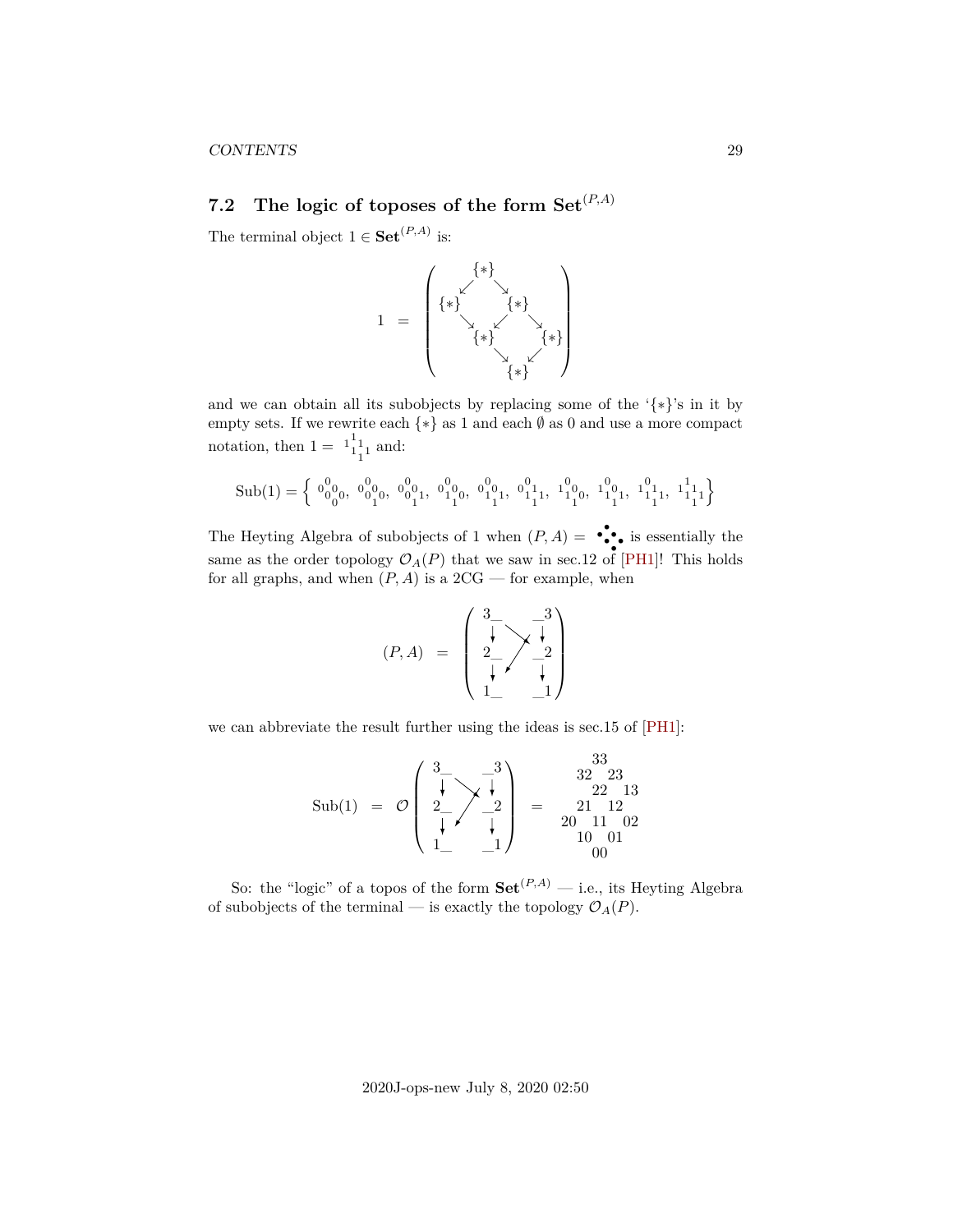### <span id="page-29-0"></span>**7.3 Morphisms as natural transformations**

If F and G are objects of a category  $\mathbf{Set}^{\mathbf{A}}$  and  $T : F \to G$  is a morphism between them then F and G are functors and  $T : F \to G$  is a natural transformation, and T has to obey a "naturalness condition" that says that for every morphism  $v : B \to C$  in **A** a certain "obvious" square must commute. We can draw that condition as the commutativity of the middle square below,

$$
\begin{array}{ccc}\nB & FB \xrightarrow{TB} GB & x \longmapsto (TB)(x) \\
\downarrow^{v} & Fv & \downarrow^{Gv} & \downarrow^{Gv} \\
C & FC \xrightarrow{TC} GC & (Fv)(x) \longmapsto (TC \circ Fv)(x) \\
& F \xrightarrow{T} G & Gv \xrightarrow{T} G\n\end{array}
$$

and as the domain of  $F$  and  $G$  is **Set** we can express that naturality as

$$
\forall (v : B \to C). \forall x \in FB. (Gv \circ TB)(x) = (TC \circ Fv)(x)
$$

and represent that as the square at the right above.

We will often draw these morphisms/natural transformations like this,

$$
\left(\begin{array}{ccc} & F_1 & & \\ & \swarrow & & \\ & & F_2 & & \\ & & \searrow & & \\ & & F_4 & & F_5 \\ & & & \searrow & & \\ & & & F_6 & & \\ \end{array}\right) \longrightarrow \left(\begin{array}{ccc} & & & F_1 & & \\ & \swarrow & & & \\ & & \searrow & & \\ & & \searrow & & \\ & & & F_4 & & \\ & & & \searrow & & \\ & & & F_6 & & \\ \end{array}\right)
$$

leaving the category **A** implicit. The ' $\xrightarrow{T}$ ' is a pack of six functions between sets,  $T_1: F_1 \to G_1, \ldots, T_6: F_6 \to G_6$  — compare with the meaning of the ' $\mapsto$ ' in sec[.7.1.](#page-27-0)

The definition of the local operator  $j : \Omega \to \Omega$  in Figure [2](#page-26-0) is a natural transformation written in a very compact form. In that example  $j_3(21) = 32$ .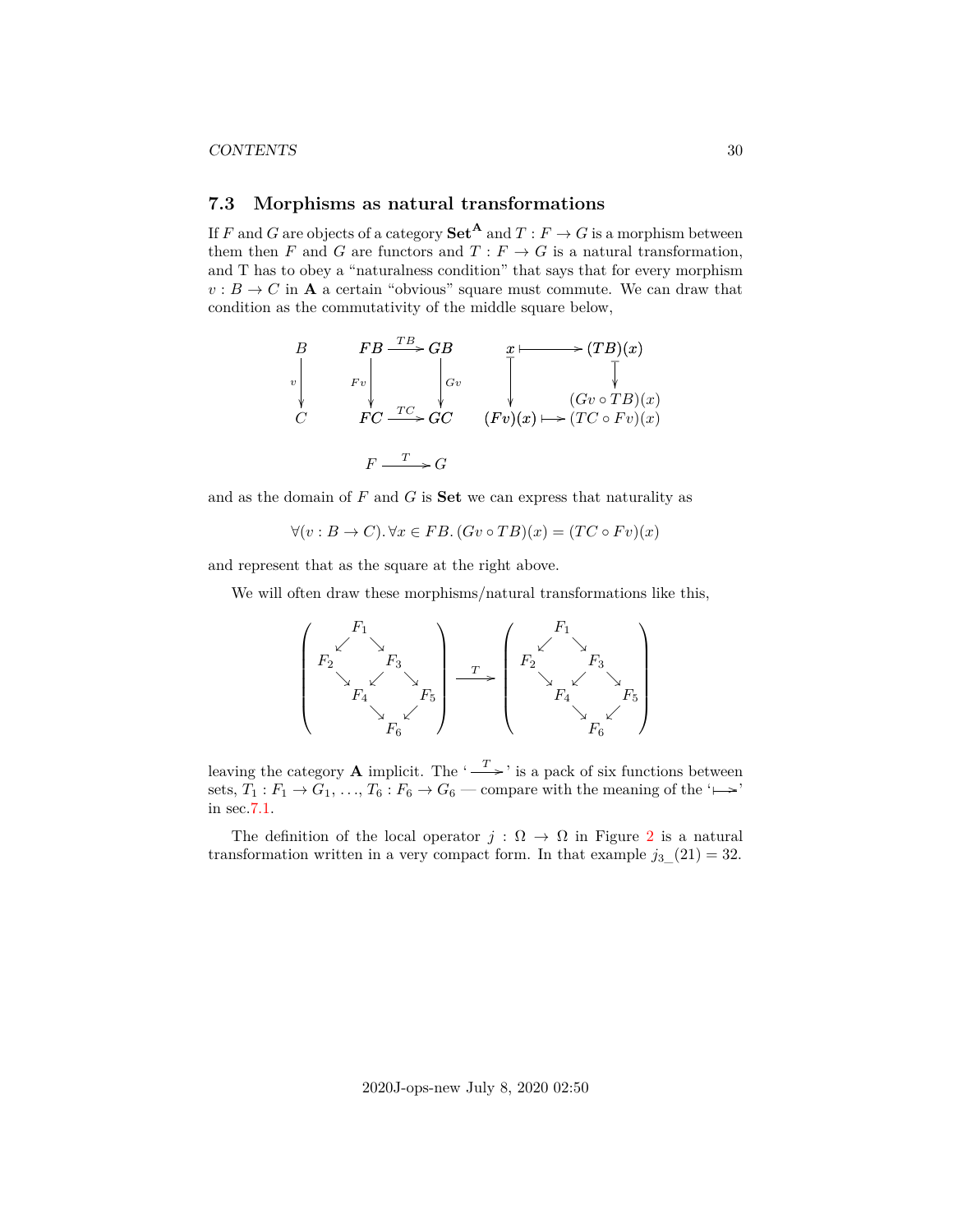#### CONTENTS 31

#### <span id="page-30-0"></span>**7.4 The classifier**

Take a map  $t: 1 \to C$  in a topos. Choose a map  $q: B \to C$  and form the pullback with t, obtaining maps  $f : A \to B$  and  $h : A \to 1$ . We can prove that any map from the terminal is monic, and this implies that  $t$  is monic, and so, by a property of pullbacks,  $f$  is a monic too; and  $h$  is the unique map from  $A$ to the terminal. In a diagram:

$$
\begin{array}{ccc}\n & 1 & A \xrightarrow{h} 1 & A \xrightarrow{!} 1 \\
\downarrow_t & \Longrightarrow & f \downarrow \xrightarrow{!} t & \Longrightarrow & f \downarrow \xrightarrow{!} \downarrow_t \\
B \xrightarrow{g} C & B \xrightarrow{g} C & B \xrightarrow{g} C\n\end{array}
$$

We can consider that the operation "form the pullback with  $t: 1 \rightarrow C$ " receives a map  $g : B \to C$  and returns a monic  $f : A \rightarrow B$  "completing the pullback".

Every topos has a classifier object  $\Omega$  and a "true" map  $\top : 1 \rightarrow \Omega$  with the property that for every monic  $f : A \rightarrow B$  there is a unique map  $\chi : B \rightarrow \Omega$ "completing the pullback". In a diagram:

$$
\begin{array}{ccccccc}\nA & & 1 & & A & \rightarrow & 1 \\
f_{\parallel} & & \uparrow & & \rightarrow & f_{\parallel} & \rightarrow & \uparrow \\
B & & \Omega & & & B & \rightarrow & \Omega & & \end{array}\n\begin{array}{ccccccc}\nA & & & & & & 1 & & A' & \rightarrow & 1 \\
\downarrow & & & & & & \downarrow & & \downarrow & \uparrow & \uparrow \\
B & & & B & \rightarrow & \Omega & & & B & \rightarrow & \Omega\n\end{array}
$$

These two operations,  $f \mapsto \chi$  and  $\chi \mapsto f'$ , are not exactly inverse to one another: if we apply them in the order  $f \mapsto \chi \mapsto f'$  we may obtain an f' that is isomorphic to f in the sense that there is an iso  $A \leftrightarrow A'$  such that the triangle below commutes:



This is explained in [\[LS86,](#page-37-6) p.139]

# <span id="page-30-1"></span>**7.5 The classifier and the local operator**

We know that every category  $\mathbf{Set}^{(P,A)}$  is a topos, but how do we calculate and visualize its classifier object  $\Omega$  and the map  $\top : 1 \to \Omega$ ? And what is the local operator  $j : \Omega \to \Omega$  "associated to" our J-operator  $J : Sub(1) \to Sub(1)$ ?

We need to start by understanding two pullbacks. Remember that:

•  $\top : 1 \to \Omega$  has a property can be expressed in two equivalent ways: 1) for each object C we have  $\text{Sub}(C) \cong \text{Hom}(C, \Omega)$ , and 2) for every monic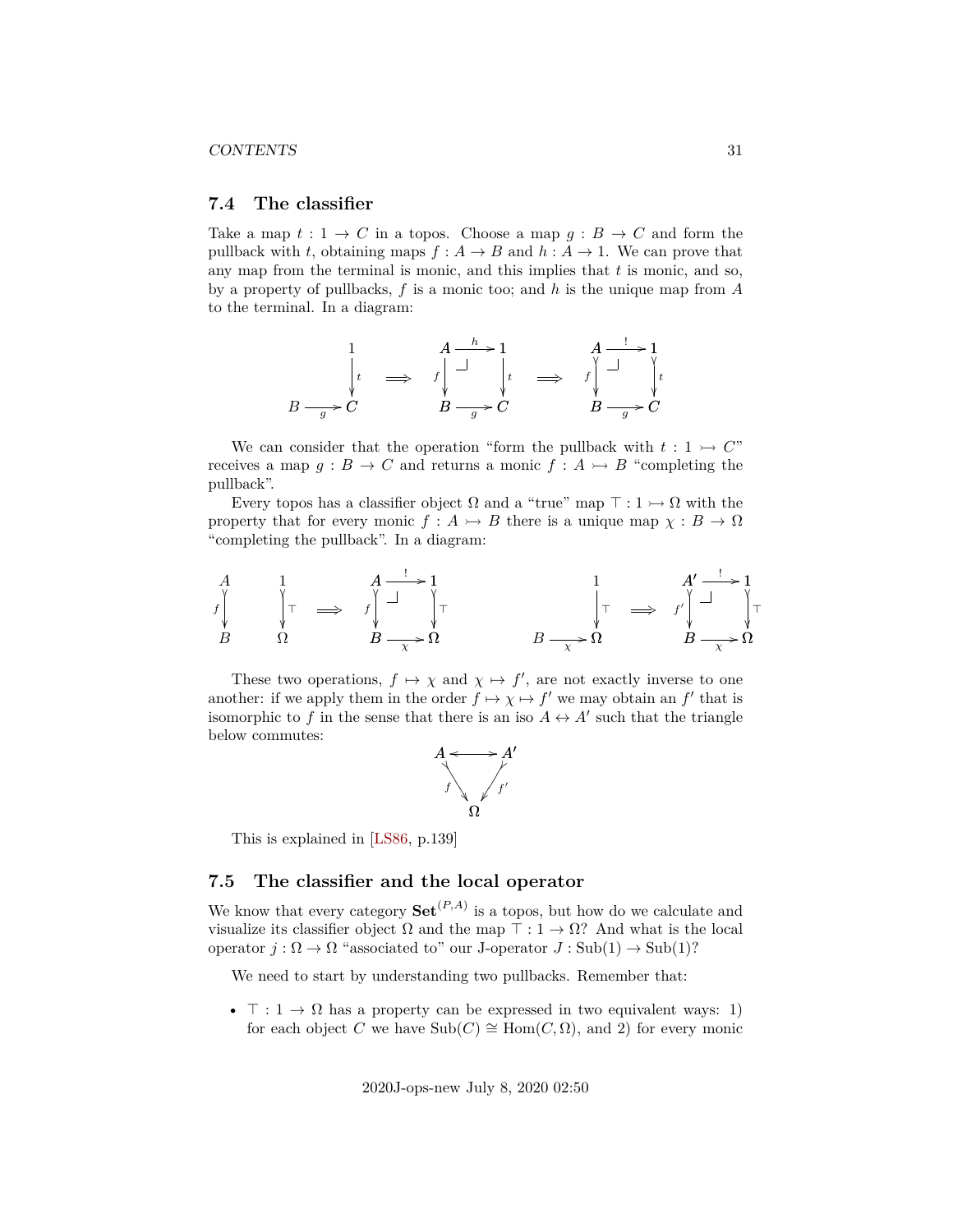$B \rightarrowtail C$  there is exactly one map  $\chi_B : C \rightarrow \Omega$  making the square below — "the Q-shaped diagram" — a pullback:



- a local operator (also called a "modality", a "Lawvere-Tierney topology", or a "topology") is a map  $j : \Omega \to \Omega$  obeying  $j \circ \top = \top$ ,  $j \circ j = j$  and  $j \circ \wedge = \wedge \circ (j \times j),$
- a local operator j induces a j-closure operator see chapter 21 of  $[McL92]$ or chapter 5 of  $[Bel88]$  —, and this j-closure operator can be seen as a map from each Sub(C) to itself. The closure of a subobject  $i : B \rightarrow C$ is the subobject  $\overline{1} : \overline{B} \rightarrowtail C$  obtained by pullback in the diagram below ("the rectangle"):



We will write the restriction of a local operator j to Sub(1) as  $J(j)$  and we will say that a j is "associated to" a J when  $J(j) = J$ .

There are two ways to "understand" the pullbacks above: the first one is by doing the calculations formally and checking that everything works, the second one is by checking some particular cases and developing visual intuition from that.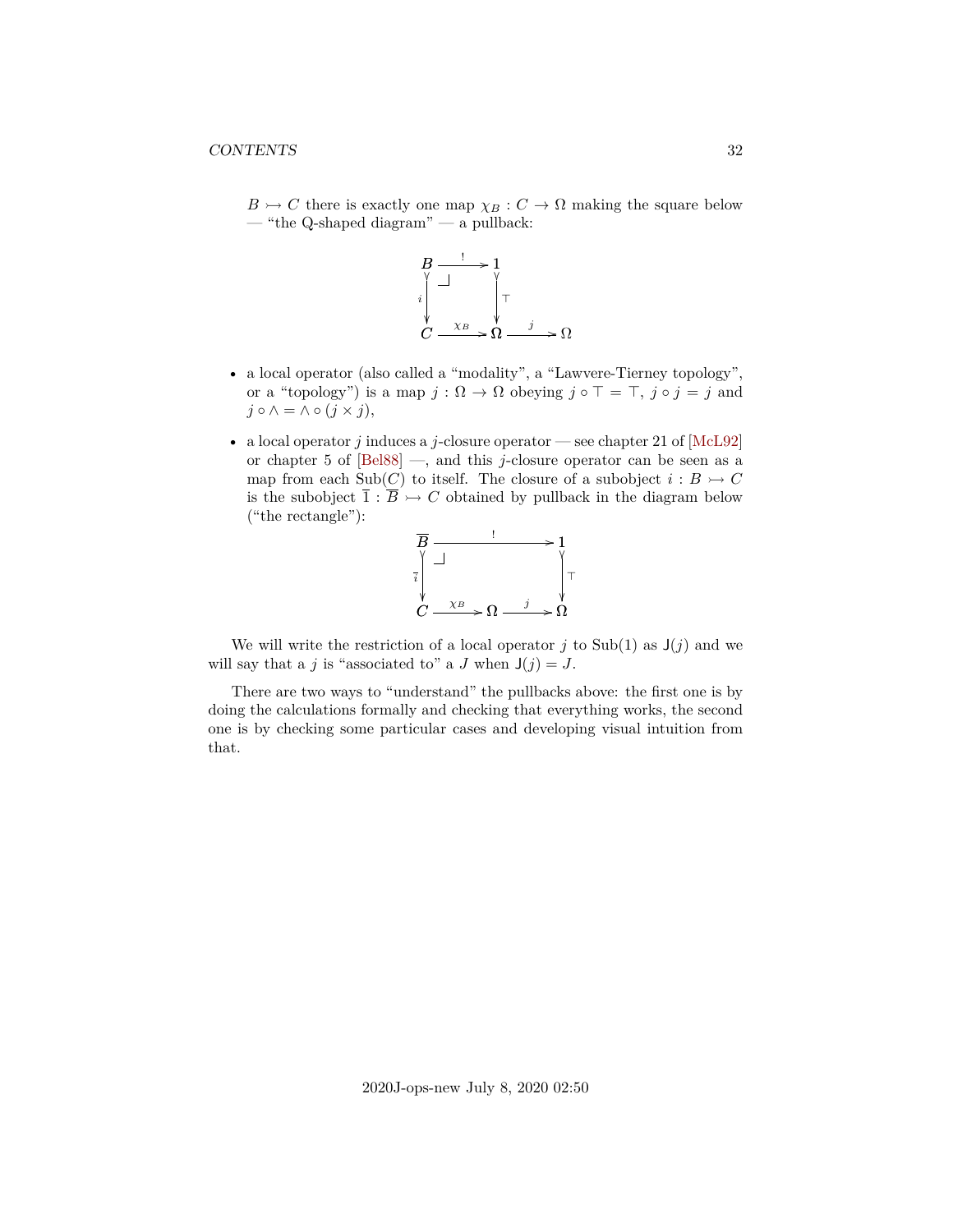#### CONTENTS 33

### <span id="page-32-0"></span>**7.6 Understanding the pullbacks formally**

The calculations are routine if we know the right language, and if we suppose without loss of generality — that the monix  $i : B \rightarrow C$  is a "canonical subobject" in the sense that each  $B(p) \subseteq C(p)$  and each function  $B(p \to q) : B(p) \to B(q)$ is a restriction of the corresponding function  $C(p \to q)$  :  $C(p) \to C(q)$ .

We need some definitions:

$$
1(p) = {*}
$$
  
\n
$$
1(p \rightarrow q)(*) = *
$$
  
\n
$$
\Omega(p) = \text{Sub}(\downarrow p)
$$
  
\n
$$
\Omega(p \rightarrow q)(R) = R \land \downarrow q
$$
  
\n
$$
\top(p)(*) = \downarrow p
$$
  
\n
$$
j(p)(R) = R^* \land \downarrow p
$$
  
\n
$$
\chi_B(p)(R) = \{r \in \downarrow p \mid C(p \rightarrow r)(c) \in B(r)\}
$$

The first step is to check the five naturality conditions in the next page we leave the rest to the reader. The main exercise is to check that if the monic  $i: B \rightarrowtail C$  is  $i: P \rightarrowtail 1$  for a truth-value P then its closure is  $i: \overline{P} \rightarrowtail 1$  with  $\overline{P}$ being exactly  $J(P)$ , i.e.,  $P^*$ .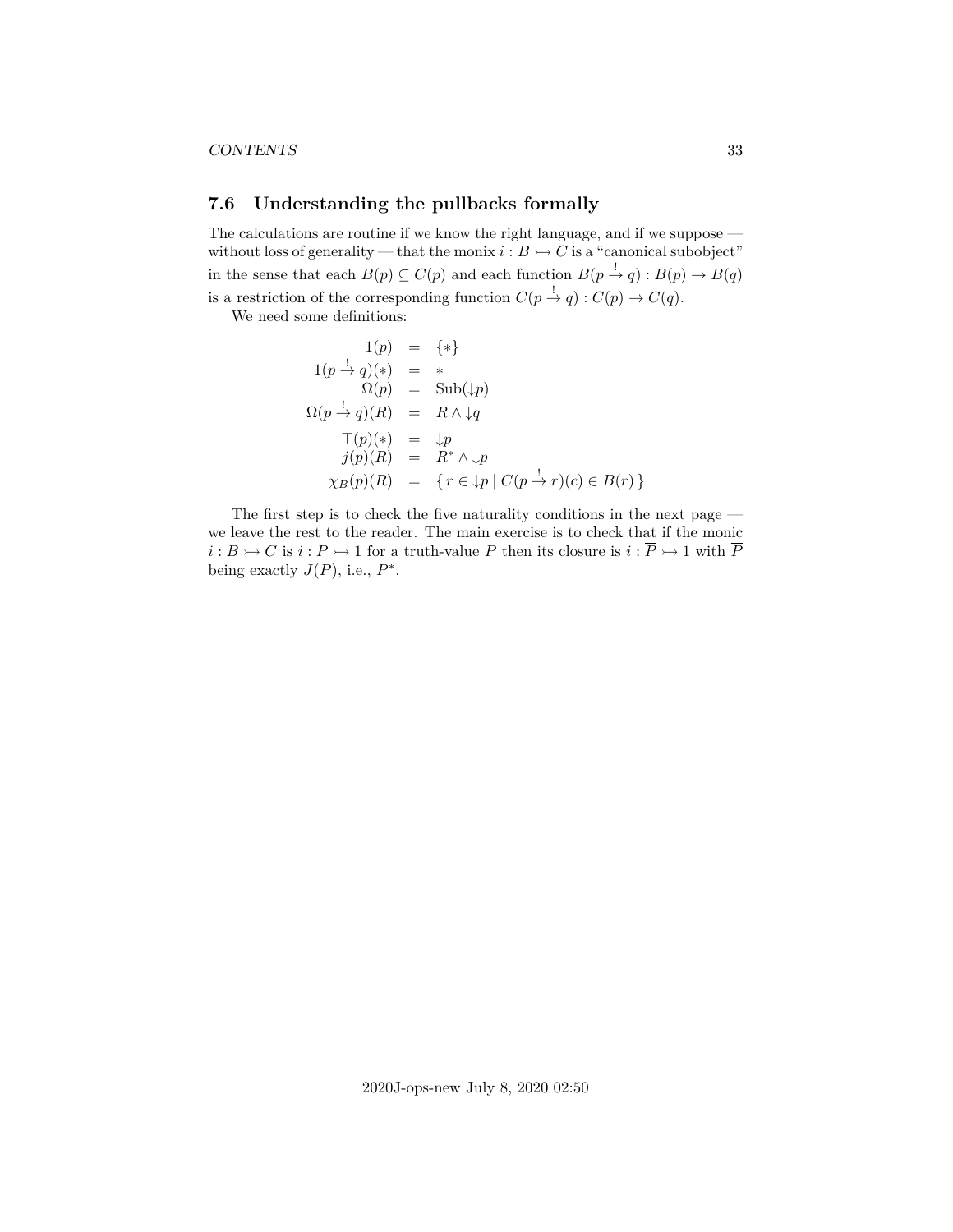

Figure 3: The five square conditions in the Q-shaped diagram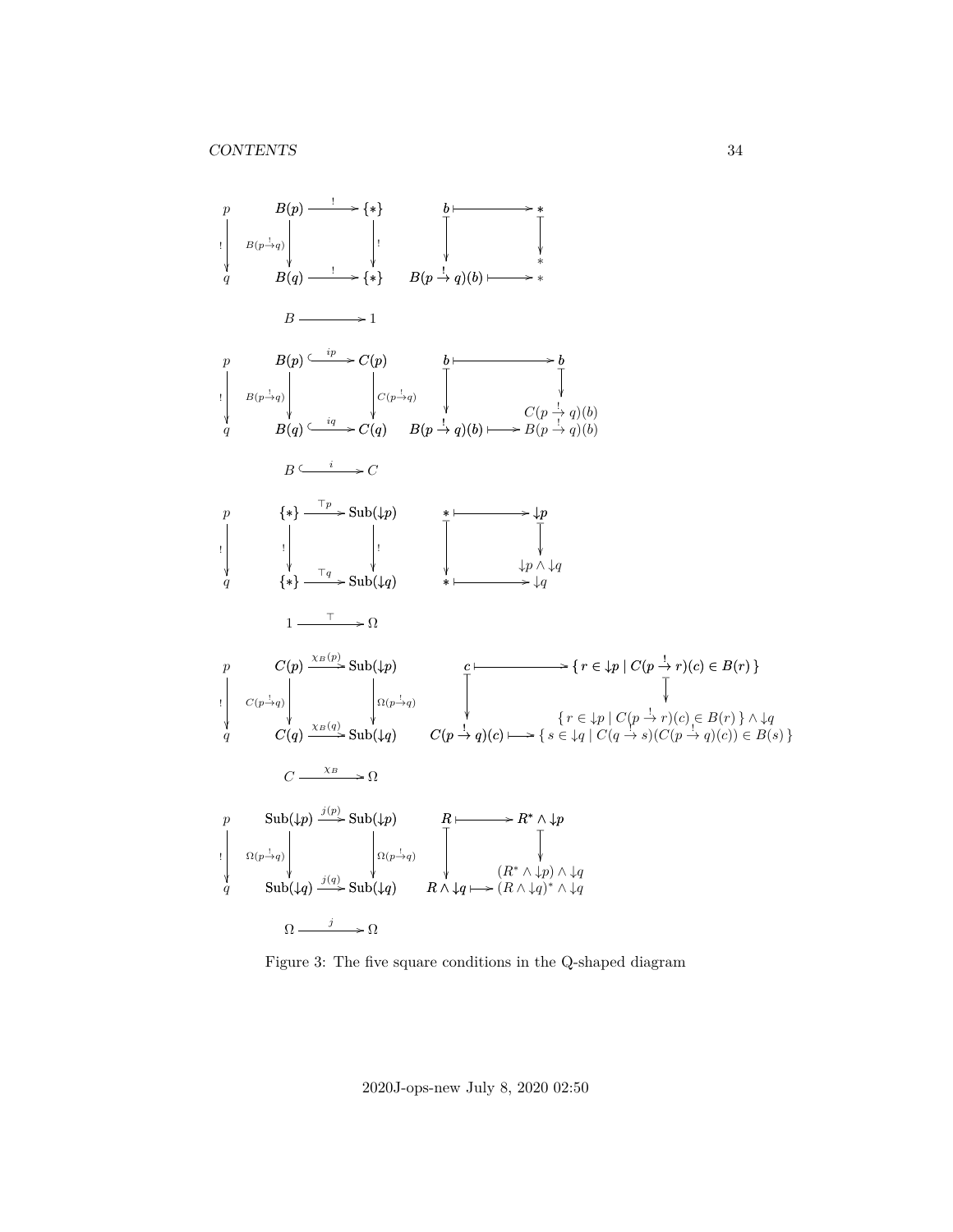### <span id="page-34-0"></span>**7.7 Understanding the pullbacks visually**

The best way to develop visual intuition about the  $\Omega$  and the j associated to a  $((P, A), Q)$  is to try to work out the details in some particular cases — I've chosen two, presented as execises below. They both use the  $((P, A), Q)$ , the  $\Omega$ and the  $j$  from Figure [2.](#page-26-0)

**Exercise 1.** In the case



what is  $\overline{\chi}_B$ ? And what is  $\overline{11}$ ?

**Exercise 2.** In the case



what is  $\overline{\chi}_B$ ? And what is  $\overline{11}$ ?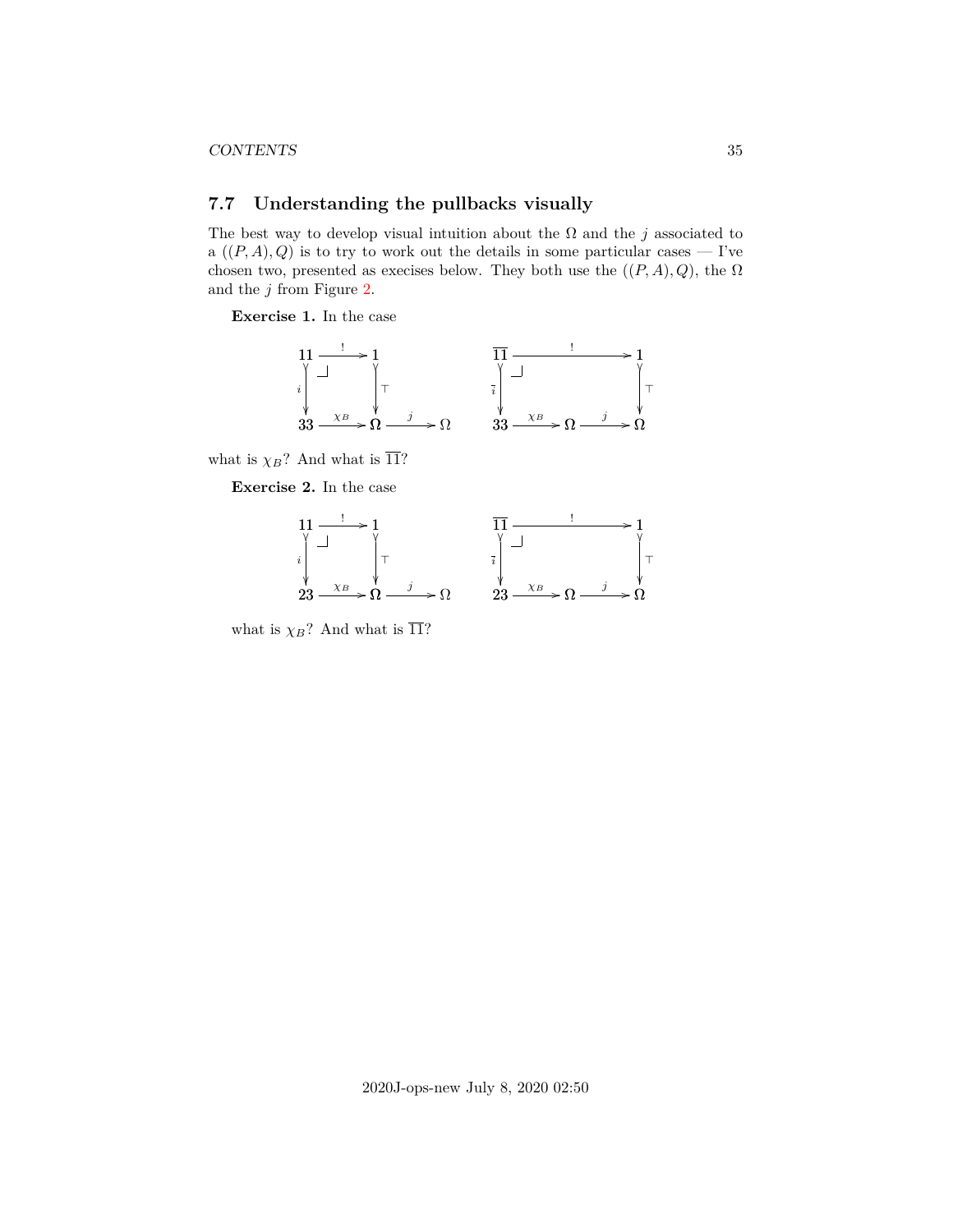#### CONTENTS 36

### <span id="page-35-0"></span>**7.8 Kan extensions**

In [\[Rie16\]](#page-37-7), sec.6.1, right Kan extensions are explained using the two diagrams below. The notation of cells is explained in sec.1.7 of the book, and modulo the types — that can be inferred from the diagrams — a right Kan extension of  $K$ along K is a pair  $(\text{Ran}_K F, \epsilon)$  such that for all  $(G, \alpha)$  there is a unique  $\beta$  making everything commute.



If we specialize E to Set and do some renamings, the diagram becomes:



and if we change its shape to stress that  $\epsilon$  "looks like" a counit map and  $\text{Ran}_f$ "looks like" the right adjoint to the functor  $f^*$ , we get this:

$$
f^* \text{Ran}_f D \quad f^* C \leftarrow \qquad C
$$
  
\n
$$
\downarrow \qquad \qquad \beta^{\flat} \qquad \qquad \Longleftrightarrow \qquad \qquad \downarrow \qquad \qquad \downarrow \qquad \downarrow
$$
  
\n
$$
D \qquad \qquad D \qquad \qquad \rightarrow \text{Ran}_f D \quad \text{Ran}_f f^* C
$$
  
\n
$$
\text{Set}^{\mathbf{A}} \xrightarrow{\qquad f^* \qquad \qquad}_{\text{Ran}_f} \text{Set}^{\mathbf{B}}
$$
  
\n
$$
\mathbf{A} \xrightarrow{f} \qquad \mathbf{B}
$$

When the categories  $A$  and  $B$  are finite posets we get:

- Set<sup>A</sup> and Set<sup>B</sup> are toposes (we saw this in sec[.7.1\)](#page-27-0),
- the functor  $f^*$  is "precomposition with  $f$ ", in this sense: if C is an object of  $\mathbf{Set}^B$  and  $A \in \mathbf{A}$  then  $(f^*C)(A)$  is  $C(f(A)),$
- the left and right Kan extensions  $\text{Lan}_f$  and  $\text{Ran}_f$  and can be defined and calculated by the formulas in sec.6.2 of [\[Rie16\]](#page-37-7),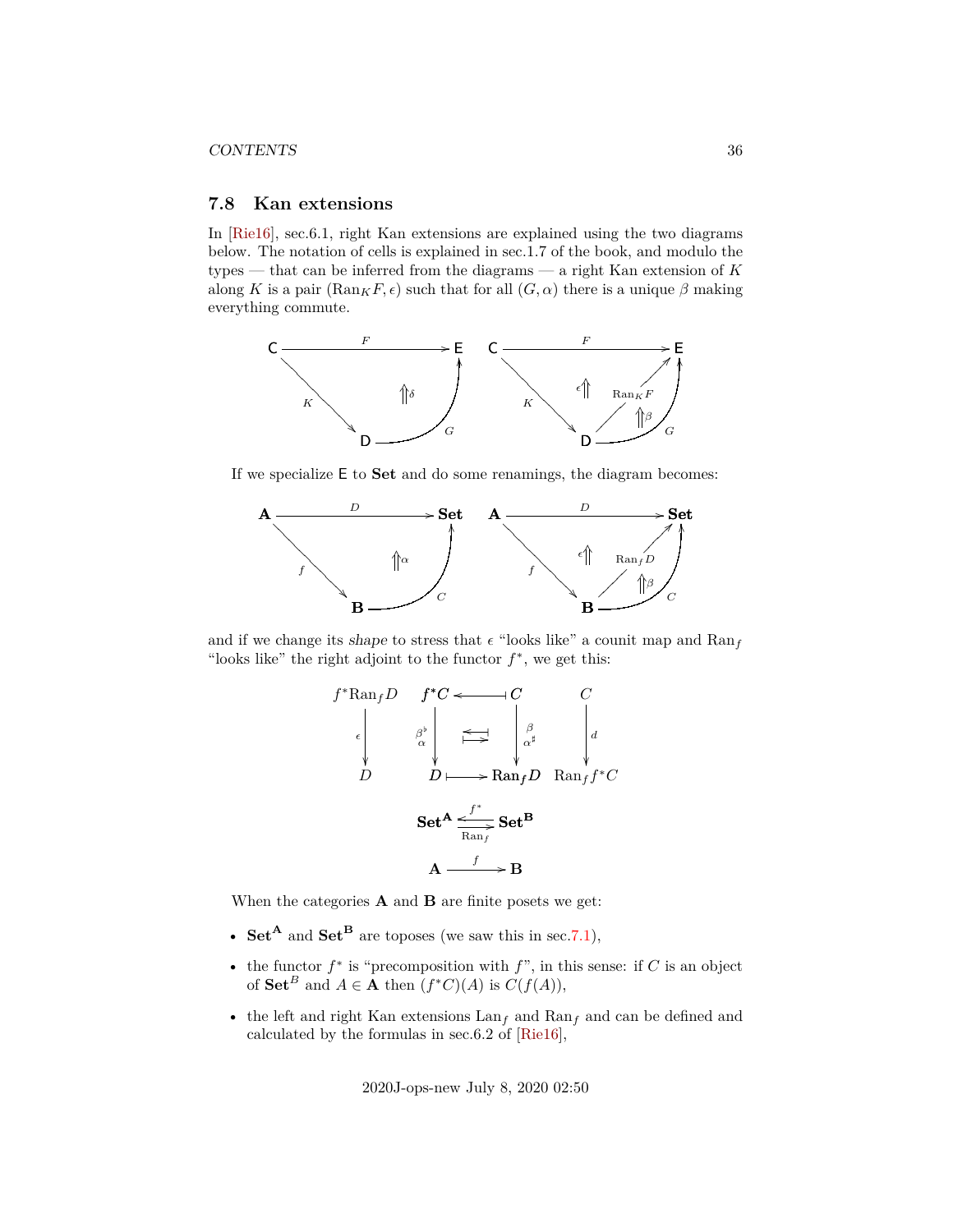- we have adjunctions  $\text{Lan}_f \dashv f^* \dashv \text{Ran}_f$ , and so the structure  $(\text{Lan}_f \dashv f^* \dashv f^* \dashv f^*$  $\text{Ran}_f$  can be seen as an essential geometric morphism  $f : \mathbf{Set}^{\mathbf{A}} \to \mathbf{Set}^{\mathbf{B}}$ ([\[E\]](#page-37-5),A4.1.4); as  $f^*$  is a right adjoint it preserves limits ([\[Rie16\]](#page-37-7), sec.4.5, and [\[Awo06\]](#page-37-8), sec.9.6), and so  $(f^* \dashv \text{Ran}_f)$  is a geometric morphism  $f$ :  $\mathbf{Set}^{\mathbf{A}} \to \mathbf{Set}^{\mathbf{B}}$ . We usually rename  $(\text{Lan}_f \dashv f^* \dashv \text{Ran}_f)$  to  $(f^! \dashv f^* \dashv f_*)$
- when  $f: \mathbf{A} \to \mathbf{B}$  is something very simple we can find  $\text{Ran}_f D$  "by hand" — for example, in the example below, discussed in [\[Och19\]](#page-37-9):



Every situation in which the category **B** is a  $(P, A)$  and the category **A** is the full subcategory of  $(P, A)$  whose objects are  $P\setminus Q$  yields a situation like the one in the diagram above, in which the maps  $\epsilon D$  are isos, the geometric morphism f is an "inclusion" and the functor that takes each  $C$  to  $f_* f^*C$  is a sheafification functor. A diagram with an example fully worked out will be included in the next version of this paper at the Arxiv.